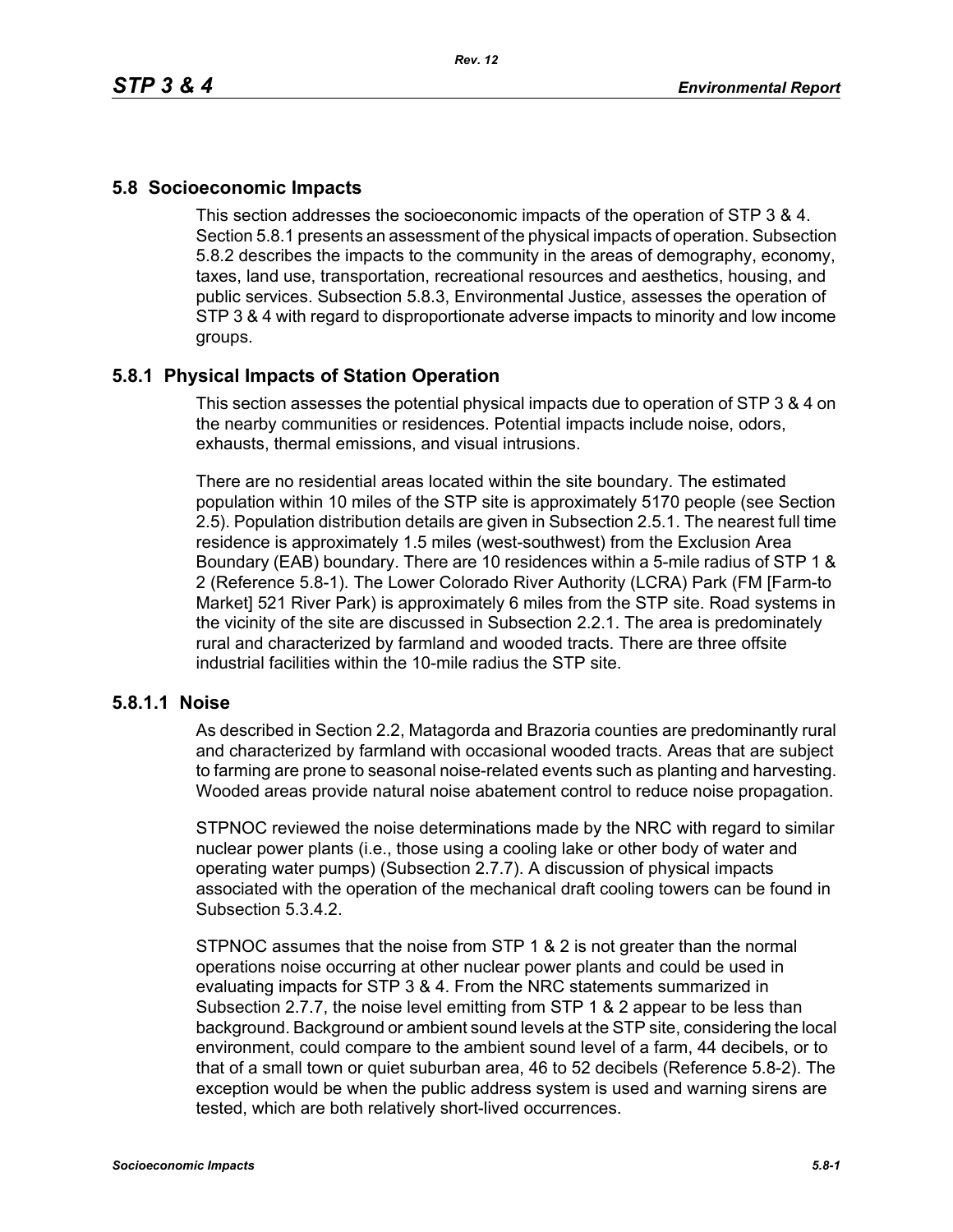Noise level attenuates with distance. A 3-decibel decrease is perceived as roughly halving loudness; a 3-decibel increase doubles the loudness. The noise from an earthmover can be as high as 94 decibels from 10 feet away, and 82 decibels from 70 feet away. A crane lifting a load can make 96 decibels of noise; at rest, it may make less than 80 decibels. Moderate auto traffic at a distance of 100 feet (30 meters) rates about 50 decibels. To a driver with a car window open or a pedestrian on the sidewalk, the same traffic rates about 70 decibels (Reference 5.8-3); that is, it sounds four times louder. The level of normal conversation is about 50 to 60 decibels.

Major equipment components are housed within structures that provide noise attenuation. Intermittently operated equipment (i.e., emergency diesel generators, combustion turbine generator) are equipped with mufflers to reduce exhaust noise.

No public roads, public buildings or residences are located within the EAB. After the completion of construction of STP 3 & 4, areas that were used for construction support will be graded, landscaped, and planted to enhance the overall site appearance. Previously forested areas cleared for temporary construction facilities will be revegetated, and harsh topographical features created during construction will be contoured to match the surrounding areas (Subsection 3.1.2). This revegetation will provide an additional buffer for operations-related noise. The STPEGS Annual Environmental Operating Report (Reference 5.8-1) identifies 10 residences within a 5 mile radius of the currently operating units. The exclusion area boundary is greater than 4000 feet in all directions from the new STP 3 & 4 footprint. Attenuation of noise associated with STP 3 & 4 operations would be similar to that which is currently occurring for STP 1 & 2.

Impacts from the noise associated with the operation of STP 3 & 4 would be SMALL and would not require mitigation.

### **5.8.1.2 Air Quality**

Section 5.4 discusses the impacts to members of the public from radioactive air emissions from STP 3 & 4. Subsection 5.8.1.2 is focused in impacts to members of the public from non-radiological air emissions.

Matagorda and Brazoria Counties are part of the Metropolitan Houston-Galveston Intrastate Air Quality Control Region (AQCR) (Reference 5.8-4). All areas within the Metropolitan Houston-Galveston Intrastate AQCR are classified as achieving attainment with the National Ambient Air Quality Standards (NAAQS), with the exception of the Houston-Galveston-Brazoria 8-Hour Ozone Non-attainment Area. (Reference 5.8-5). A discussion of current and projected regional air quality conditions is contained in Subsection 2.7.2.

The NAAQS define ambient concentration criteria for sulfur dioxide  $(SO<sub>2</sub>)$ , particulate matter with aerodynamic diameters of 10 microns or less ( $PM_{10}$ ), particulate matter with aerodynamic diameters of 2.5 microns or less  $(PM<sub>2.5</sub>)$ , carbon monoxide (CO), nitrogen dioxide (NO<sub>2</sub>), ozone (O<sub>3</sub>), and lead (Pb). These pollutants are generally referred to as "criteria pollutants." Areas of the United States having air quality as good as or better than the NAAQS are designated by the U.S. Environmental Protection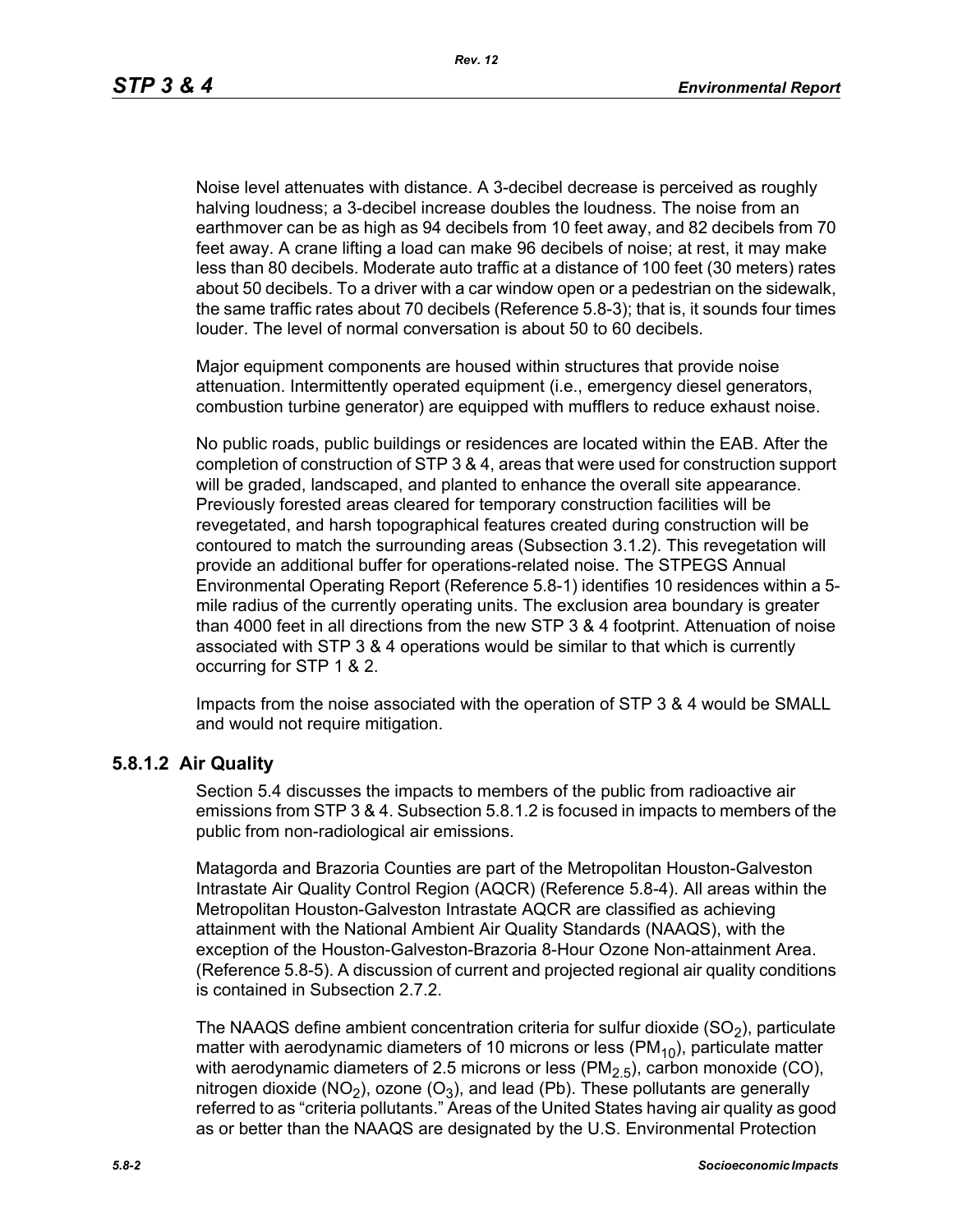Agency (EPA) as attainment areas. Areas with air quality that is worse than the NAAQS are designated by EPA as non-attainment areas (Reference 5.8-5). The Houston-Galveston-Brazoria area holds non-attainment status for ground-level ozone under the 8-hour standard that became effective June 15, 2005. Counties affected under this status are: Brazoria, Chambers, Fort Bend, Galveston, Harris, Liberty, Montgomery, and Waller. The region was classified as being in "moderate" nonattainment of the 8-hour standard and was given a maximum attainment date of June 15, 2010 (Reference 5.8-5).

STP 3 & 4 will have three standby diesel generators per unit, and one combustion turbine generator per unit. Emissions from those sources are described in Subsection 3.6.3. Section 1.2 lists all authorizations required before the start of operation, including the authorizing agency, the source of authorization, the requirement for authorization, and the permitted activity. The standby diesel generators and turbine generators would be operated periodically on a limited short-term basis. Subsection 3.6.3.1 discusses the operation of these systems. Table 3.6-3 describes annual estimated emissions from these sources, including equipment use estimates. No operational sources of gaseous emissions other than diesel generators, auxiliary boilers, or combustion turbines are planned for STP 3 & 4. Properly maintained asphalt or concrete access roads, and appropriate speed limits, would minimize the amount of fugitive dust generated by the commuting workforce. The impact of the operation of STP 3 & 4 on air quality would be SMALL, and would not warrant mitigation.

#### **5.8.1.3 Thermal Emissions**

Heat dissipation to the atmosphere from operation of the cooling towers and the Main Cooling Reservoir (MCR) is described in Subsection 5.3.3.1. The plumes from the cooling towers would occur in each direction of the compass and would be spread over a wide area. The average plume lengths would be short and would not be long enough to reach the site boundary in most directions. Fogging and icing from the operation of the cooling tower is not predicted to occur, and fogging from the operation of the MCR is expected to occur infrequently. Salt deposition due to water droplets drifting from the cooling towers is only predicted to occur for locations less than two miles from the towers. Shadowing in the vicinity of the cooling towers and in nearby agricultural areas was predicted to occur for less than 69 hours per season and 158 hours annually. This represents less than 7% of the total hours of each season and 4% of the total hours per year. Ground-level increases in humidity would occur in the immediate vicinity of the cooling towers, on developed land within the STP site boundary.

The NRC's Environmental Standard Review Plan (NUREG-1555) notes that the plume from a cooling pond like the MCR would exist as a fog over the pond or as ground-level fog evaporating within 300 meters from the pond, or would lift to become stratus for winds less than or equal to 2.2 meters per second. Elevated plumes and the associated shadowing would not be expected from the operation of the MCR.

Because there is no residential area within the site boundary, the impacts on nearby communities from thermal emissions would be SMALL and no mitigation would be required.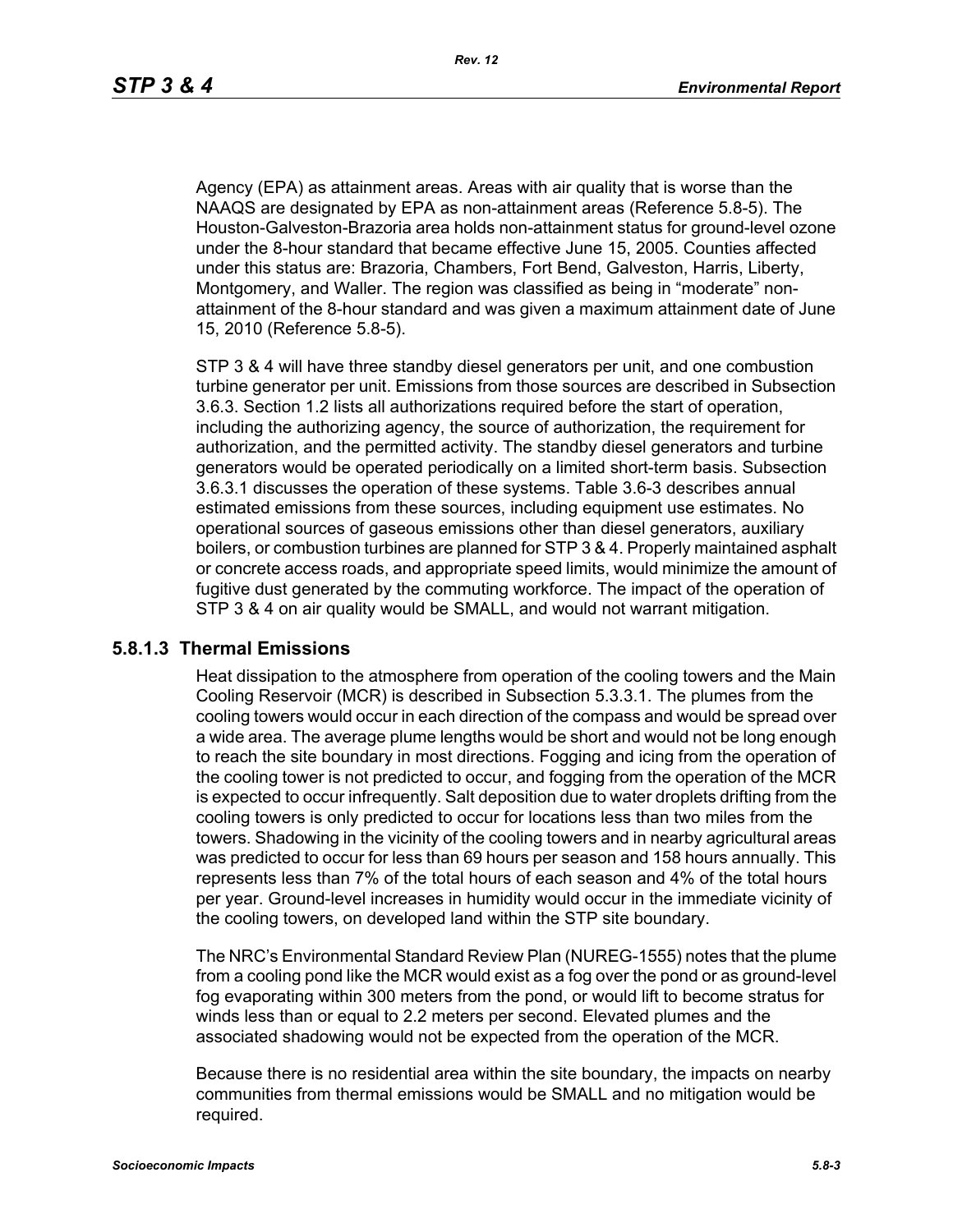# **5.8.1.4 Visual Intrusions**

The nearest full-time residence is approximately 1.5 miles west-southwest from the EAB boundary. There are 10 residences within a 5-mile radius of STP 1 & 2. The LCRA Park (FM 521 River Park) is approximately 6 miles east of the STP site. At this distance, the STP 3 & 4 reactor containment buildings and the two mechanical draft cooling towers would be visible. Impacts from the additional structures would be SMALL compared to existing conditions and would not warrant mitigation.

The visual impacts from the operation of the cooling towers would be the towers themselves plus the plumes generated during operation. Specifics for modeling of the plume are contained in Subsection 5.3.3. Specifics for the length and frequency of elevated plumes are contained in Subsection 5.3.3.1.0. The plumes from the cooling towers would occur in each direction of the compass and would be spread over a wide area, reducing the time that the plume would be visible from a particular location. The average plume lengths would be relatively short. Plumes would be visible at the 10 residences within the 5-mile radius for periods ranging from between 16 hours/year to 183 hours/year. These plumes would only be visible during daylight hours for these periods. Because of the varying directions and short average plume lengths, impacts from elevated plumes would be SMALL and not warrant mitigation.

The current Reservoir Makeup Pumping Facility (RMPF) is visible from the Colorado River and from the east bank of the river. This facility was sized for four units and, therefore, there would be no change in its visibility over existing conditions related to STP 3 & 4. Visual impact of the RMPF would be SMALL and would not warrant mitigation.

# **5.8.1.5 Other Impacts**

Roads within the vicinity of the STP site would experience a temporary increase in traffic at the beginning and the end of the shift. However, the current road network has sufficient capacity to accommodate the increase, as detailed in Subsection 5.8.2. Therefore, no significant traffic congestion would result from operation of STP 3 & 4. Impact to roads in the vicinity of the STP site would be SMALL and would not warrant mitigation.

### **5.8.1.6 Conclusion**

Physical impacts to the surrounding population as a result of operation of STP 3 & 4 would be SMALL and would not warrant mitigation.

# **5.8.2 Social and Economic Impacts**

This section evaluates the demographic, economic, infrastructure, housing, and community including education and public services impacts to the region as a result of operating STP 3 & 4. The evaluation assesses impacts of operation and of demands placed by the workforce on the region. STP 3 & 4 would require approximately 888 workers (Subsection 3.10.3). The current schedule projects a commercial operation date of 2015 for STP 3 and 2016 for STP 4. This analysis conservatively assumes that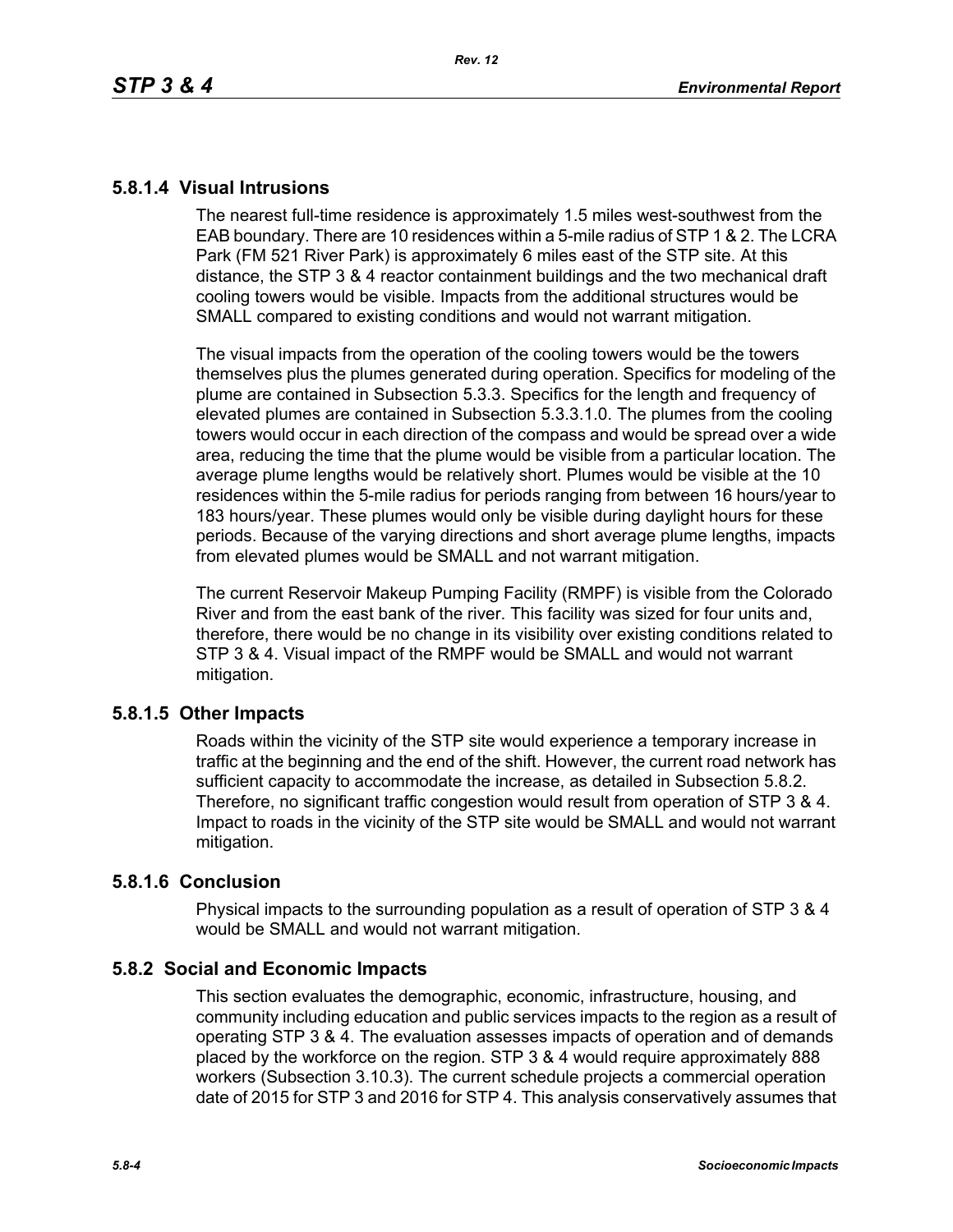STP 3 & 4 will apply for license renewal, which would extend their operation an additional 20 years—until 2075 and 2076, respectively.

It is likely that operation of STP 3 & 4 would overlap for a 33-year period from 2015 to 2048 with the continued operation of STP 1 & 2, which currently employs approximately 1365 onsite staff (1140 STP staff plus 225 contractors) (Table 2.5-1). This analysis conservatively estimated that STP 1 & 2 will apply for license renewal, which would extend their operation an additional 20 years—until 2047 and 2048, respectively. STP 1 & 2 refueling outages last approximately 17 to 35 days and require approximately 1500 to 2000 additional workers. For the new units, refueling outages would be similar to those of STP 1 & 2.

In performing these socioeconomic analyses, the migration and residential distribution of the operations workforce is based on the residential distribution of the current operations workforce. As stated in Section 2.5, approximately 83% of the STP 1 & 2 workers reside within two counties—Matagorda (60.7%) and Brazoria (22.4%). The remaining 17% are distributed across 18 other counties (Table 2.5-1).

# **5.8.2.1 Demography**

The 2000 population within the 50-mile radius of the region was approximately 258,960 and is projected to grow to approximately 657,940 by 2080, for an average annual growth rate over the 60-year period of 1.2% (see Table 2.5-2). STPNOC anticipates employing 888 operations workers at STP 3 & 4. In reality, a percentage of this workforce would already reside within the 50-mile region and the remainder would migrate into the region. However, to be conservative, STPNOC assumes that all of the STP 3 & 4 employees will migrate into the region, and that each operations worker will bring a family. The average household size in Texas is 2.74 (Reference 5.8-6). The average household size, 2.74, is used instead of average family size, 3.28, in order to slightly offset the estimated increase in population caused by the assumption that all of the STP 3 & 4 workforce would migrate into the 50-mile radius.

An operational workforce of 888 would increase the population in the 50-mile region by 2433 people (888 workers  $\times$  2.74). It was assumed that the residential distribution of [the STP 3 & 4 workforce would resemble that of the current STP 1 & 2 workforce \(Table](http://www.stats.bls.gov/)  2.5-1). Therefore, approximately 1477 people (60.7% × 2433) would live in Matagorda County and 545 (22.4% × 2433) would live in Brazoria County. These numbers constitute 3.9% and 0.2% of the 2000 populations of Matagorda and Brazoria Counties, respectively. They would constitute even smaller percentages of the projected populations of those counties.

The employees and their families not residing in Matagorda or Brazoria County (411 people) would be scattered throughout the other counties within the 50-mile radius. Based on the distribution of the STP 1 & 2 operations workforce, the maximum number of workers in any one county other than Matagorda and Brazoria would be 40 (i.e., 4.5% of the 888 operations workers, see Table 2.5-1). Including family members, the maximum population increase would be 109 people. This increase in population would represent a small percentage of the existing populations of any one of those counties.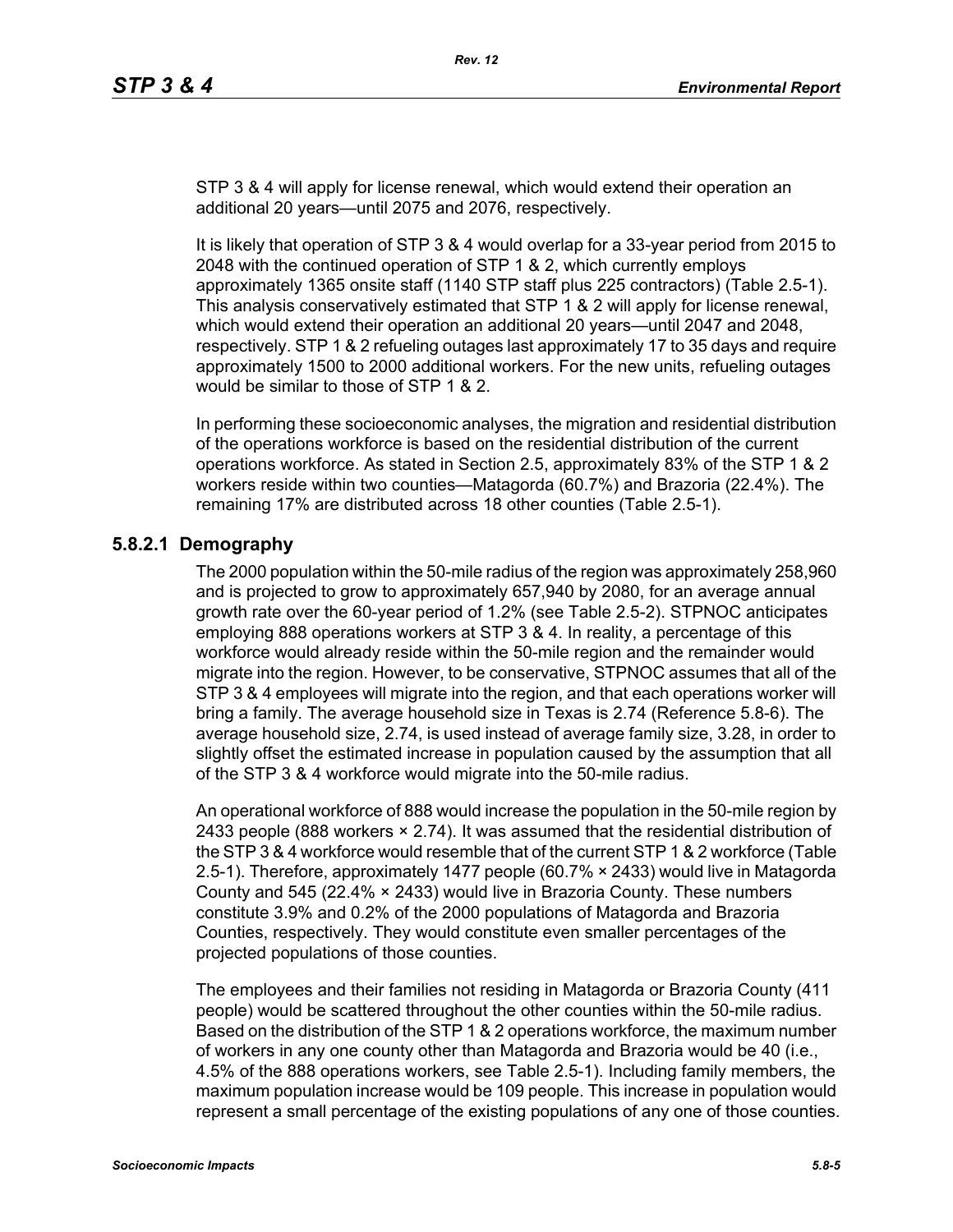Additional jobs in the region would result from the multiplier effect attributable to the new operations workforce. In the multiplier effect, each dollar spent on goods and services by an operations worker becomes income to the recipient who saves some but re-spends the rest. The recipients' re-spending becomes income to someone else, who in turn saves part and re-spends the rest, and so on and so forth. The number of times the final increase in consumption exceeds the initial dollar spent is called the "multiplier." The U.S. Department of Commerce Bureau of Economic Analysis Economics and Statistics Division provides multipliers for industry jobs and earnings (Reference 5.8-7). The economic model, RIMS II, developed by the U. S. Department of Commerce, Bureau of Economic Analysis incorporates buying and selling linkages among regional industries and is used to estimate the impact of new nuclear plantrelated expenditure of money in the region of interest. For every operations job at the new units, an estimated additional 1.47 jobs would be created in the 50-mile region, which means that 888 direct jobs would result in an additional 1305 indirect jobs for a total of approximately 2193 new jobs in the region (Table 5.8-1). Since most indirect iobs are service-related and not highly specialized, most, if not all, indirect jobs would likely be filled by the existing workforce within the 50-mile region. For every dollar spent by a worker, an estimated additional 0.56 dollars would be injected into the regional economy (Reference 5.8-7).

# **5.8.2.2 Impacts to the Community**

# **5.8.2.2.1 Economy**

The impact of the operation of STP 3 & 4 on the local and regional economy depends on the region's current and projected economy and population. The economic impacts of a potential 60-year period of operation are discussed below.

In the other socioeconomics sections in Chapter 5, all new operating personnel are conservatively assumed to come from outside of the 50-mile region. The reason that approach is considered conservative is that stresses to regional resources, such as water supplies, would be greater with a larger in-migration and would be considered negative. Conversely, with respect to the regional economy, a larger in-migration of project-related population would be considered positive. Therefore, to avoid overstating the level of impact to the economy, a range of impacts based on 50% to 100% of the operations workforce migrating into the 50-mile radius is considered.

The employment of the operations workforce for such an extended period of time would have economic and social impacts on the surrounding region. Matagorda County would be the most affected county in the 50-mile region because it would have more employees residing than any other county, and it would receive property tax revenues assessed on the new units. The influx of people spending wages, paying taxes, using public services and utilities, and building houses has a more noticeable impact on Matagorda County with its lower population, than Brazoria County, which has a greater population and would also have an influx but not as large.

The wages and salaries of the operating workforce would have a multiplier effect that would result in an increase in business activity, particularly in the retail and service industries. Assuming the entire operations workforce would migrate into the 50-mile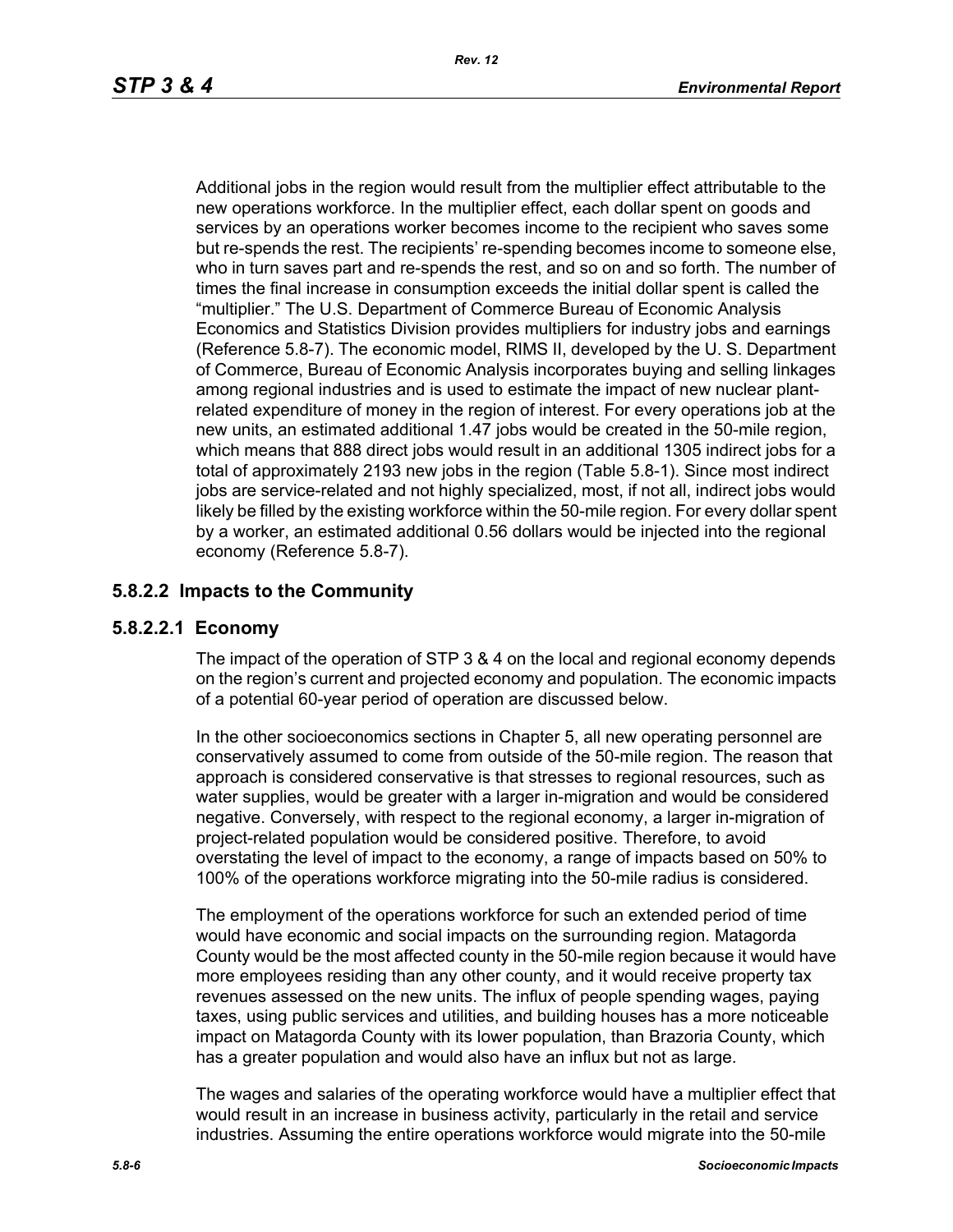radius, the creation of 888 jobs would inject \$90,181,728 to \$110,129,760 per year into the regional economy. If only half of the workers would migrate into the region (assuming the other half would already reside within the region), this dollar impact would be reduced by 50%. These conclusions are analyzed below.

The wage range of a nonmanagerial operations worker is assumed to be \$65,100 to \$79,500 per year. Managerial staff wages would be larger, but these employees comprise a smaller percentage of the workforce. Therefore, to be conservative, the nonmanagerial wage range was used. The range was multiplied by the number of workers—888—to calculate total dollars earned per year of \$57,808,800 to \$70,596,000.

An earnings multiplier for the power generation and supply industry in the two-county region, 1.56 (Reference 5.8-7), was applied to the total dollars earned per year. According to these calculations, the total impact of worker wages on the 50-mile region would be between \$90,181,728 and \$110,129,760 per year. If only 50% of the operations workforce would migrate into the region, the dollar impact would be \$45,090,864 to \$55,064,880 per year. (Note: STPNOC acknowledges that the earnings multiplier is for the two-county region, but believes that this multiplier is reasonably representative of the balance of counties within the 50-mile radius.)

As stated previously in Subsection 5.8.2.1, for every new operations job, an estimated additional 1.47 indirect jobs would be created, which means that the 888 direct jobs would result in an additional 1305 jobs for a total of 2193 jobs. If 50% of the operations workforce would migrate into the 50-mile region, then 444 direct jobs would result in an additional 653 additional jobs, for a total of 1097 new jobs.

Most indirect jobs would be service-related, not highly specialized, and filled by the existing workforce within the 50-mile region, particularly the two counties of interest. There are currently 8870 unemployed workers in the two counties. This equates to a 5.9% unemployment rate in the two counties. Some or all of the indirect jobs created by the operations workforce would be filled by unemployed workers in these counties. This would have a positive impact on the economy by providing new business and job opportunities for local residents.

Because of the estimated distribution of the workers, Matagorda County would experience 60.7% of this economic activity and Brazoria County would experience approximately 22.4%. Matagorda County would be the most affected. Beyond Matagorda County, the impacts would become more diffuse since a smaller percentage of the workforce would live in the other counties and the larger economic bases of some counties, particularly Brazoria County, would serve to dilute any impacts.

Therefore, the impacts of STP 3 & 4 operations on the economy would be beneficial and SMALL everywhere in the region except Matagorda County, where the impacts would be beneficial, MODERATE, and positive, and mitigation will not be warranted.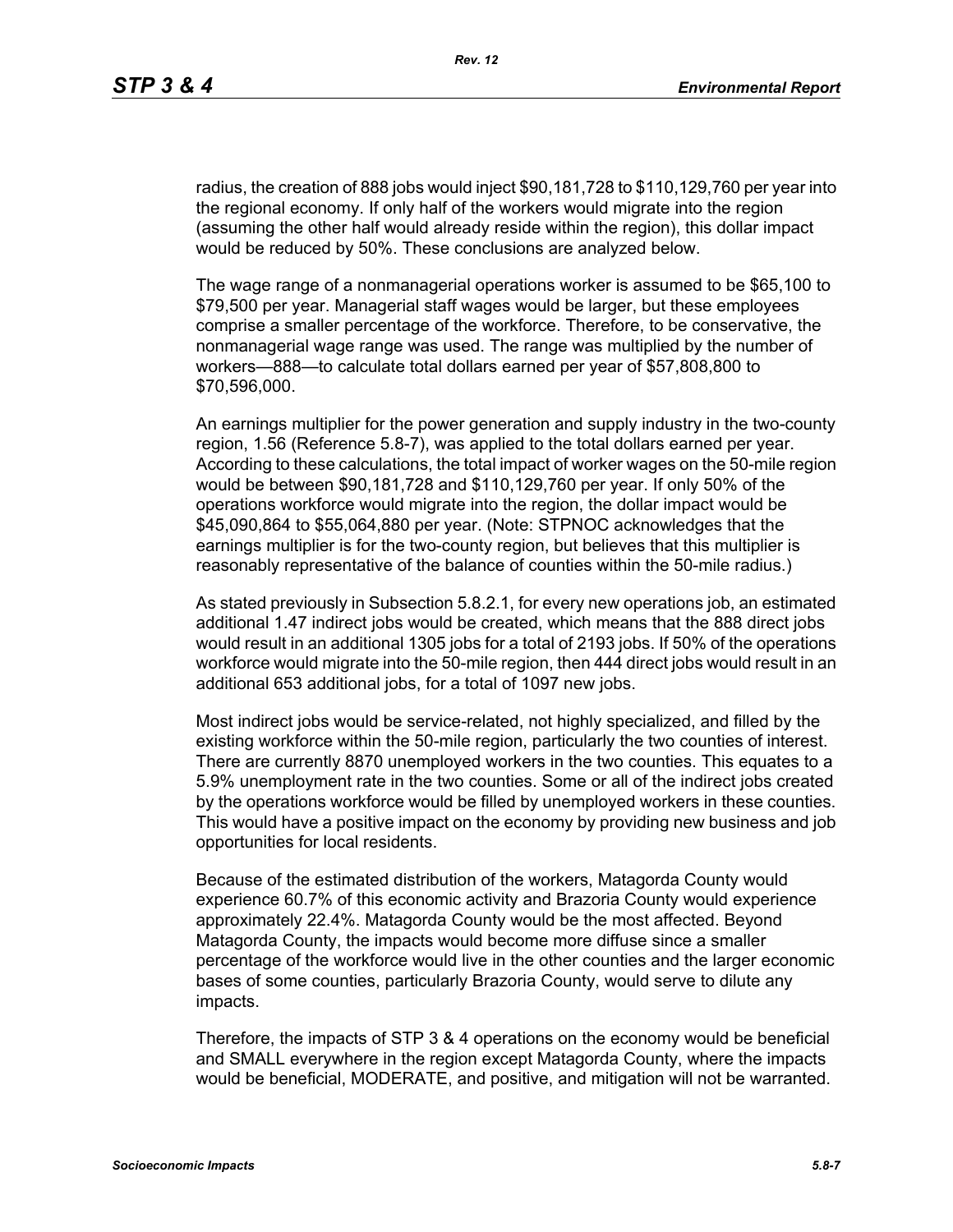# **5.8.2.2.2 Taxes**

Several types of taxes would be generated by the operation of STP 3 & 4, which would begin operation in 2015. In addition to taxes currently paid, NINA Texas 3 LLC and NINA Texas 4 LLC (STPNOC's only owner subject to taxation) would pay additional franchise, sales, and property taxes based on the value and power generated by STP 3 & 4 and on operating expenditures. New workers and their families would also contribute sales and property tax revenues to the area.

Subsection 4.2.2.2.2 provides a detailed description of the significance categories applicable to tax impacts, which are derived from the analysis in the Generic Environmental Impact Statement (GEIS) for License Renewal of Nuclear Plants (NUREG-1437). STPNOC reviewed this methodology and determined that the significance levels were appropriate to apply to an assessment of tax impacts as a result of STP 3 & 4 operations. In summary, significance levels are considered SMALL if new tax payments are under 10% of the taxing jurisdiction's revenue, MODERATE if payments are 10% to 20%, and LARGE if payments represent more than 20% of revenue.

#### Personal Income and Corporate Franchise Taxes

As noted in Subsection 2.5.2.3, Texas has no personal income tax, but recently amended the law to extend coverage of the franchise tax on businesses; the changes take effect January 1, 2008. To date, NRG (STPNOC's only taxable ownership entity) has not been required to pay franchise tax on STP 1 & 2. As of July 2007, the state of Texas has not yet completed the implementing regulations for the new law, and the applicability of the franchise tax to various types of ownership structures is not yet fully defined.

The franchise tax is a gross margin tax (i.e., it is calculated on revenues less allowable operating costs). Under the energy industry's current unregulated environment, neither revenues nor operating costs are fully predictable for several years in the future. Therefore, NRG has estimated a range for annual franchise tax payments on STP 3 & 4. For STP 3, payments are based on gross margin estimates of \$468 to \$543 million per year, yielding franchise tax payments of \$4.7 to \$5.4 million, while payments for STP 4 would be based on gross margin estimates of \$390 to \$470 million per year, yielding franchise tax payments of \$3.9 to \$4.7 million. These estimates assume that STP 3 & 4 would be 100% privately owned and fully subject to the franchise tax. If part of the ownership were to include publicly-owned organizations (as is currently the case for STP 1 & 2), and if these organizations were not fully subject to the franchise tax, the tax payments would be lower.

Based on these estimates (and assuming 100% private ownership), the owners of STP 3 & 4 would pay an estimated \$4.7 to \$5.4 million in franchise taxes in 2015, the first year of operation for STP 3, and an estimated \$8.6 to \$10.0 million in 2016, when STP 4 comes on line, and in subsequent years. The state of Texas has projected franchise tax revenues for the 2008-2009 biennium at over \$5.8 billion (or \$2.9 billion per year) (Reference 5.8-8). Since the tax applicability will change substantially beginning in 2008, it is not possible at this time to project the revenue to years 2015–2016.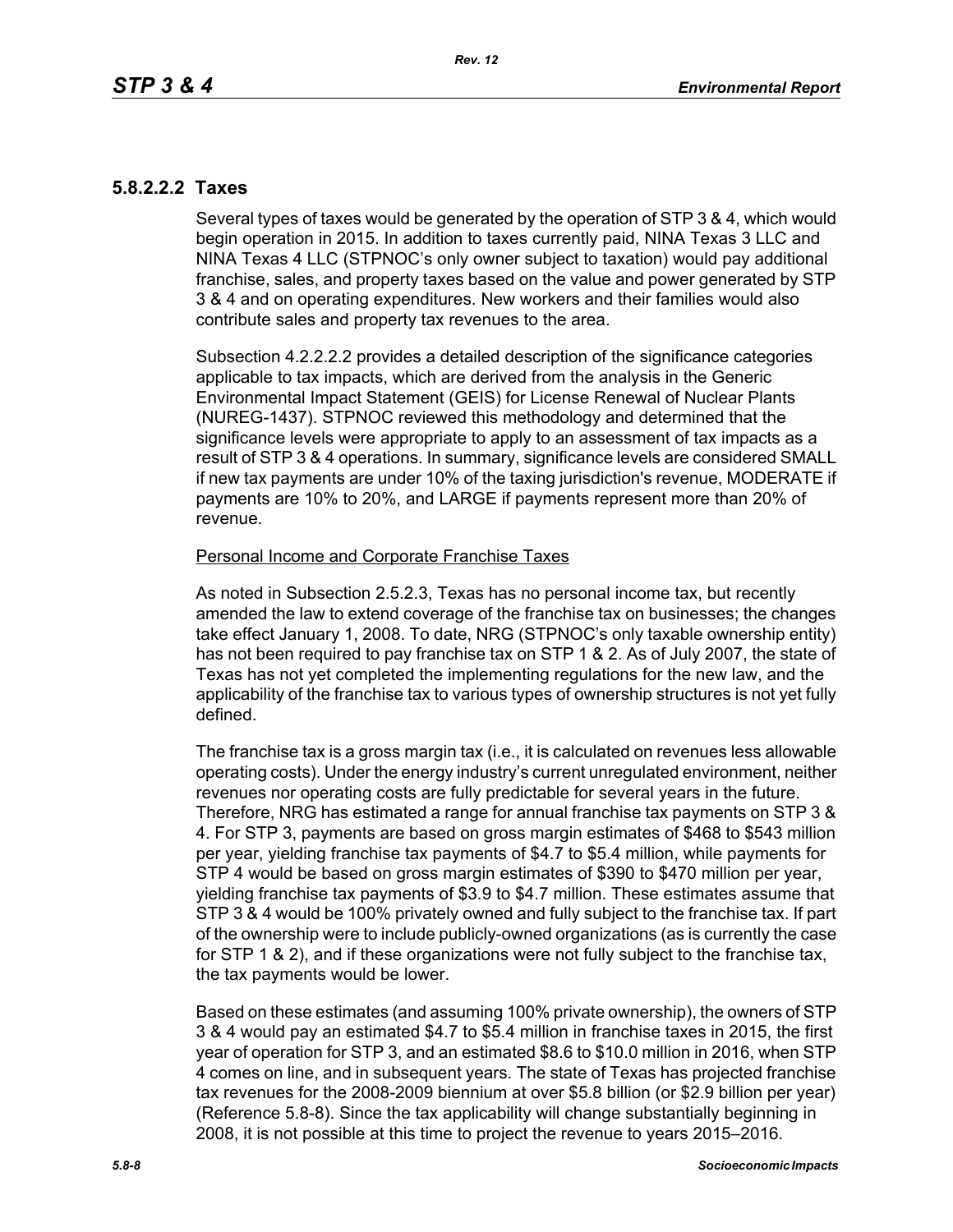However, the projected payments for STP 3 & 4 represent well under 1.0% of the state's projected franchise tax revenues for 2009. It is likely that franchise tax payments for STP 3 & 4, beginning in 2015 would represent a SMALL positive impact to the state of Texas for franchise tax collections.

In addition to direct taxes paid for STP 3 & 4, local operating expenditures as well as purchases by the operating workforce would have a multiplier effect on the local economy, where money would be spent and re-spent within the region. Because of this multiplier effect, businesses in Matagorda County and adjacent areas, particularly retail and service sector firms, could experience revenue increases, and there may be prospects for new startup firms and additional job opportunities for local workers. Existing and new firms could generate additional profits, which would further contribute to increased franchise taxes, although the exact amount is unknown. Impacts would be positive and SMALL.

STP's expansion could also stimulate the formation of new businesses and the expansion of existing firms; these businesses would increase Texas franchise tax collections. Thus, the business tax base in the region would expand, especially in Matagorda County, but also in adjacent counties where STP's expansion could stimulate the economy. Impacts to Texas franchise tax collections would be positive and SMALL.

#### Sales and Use Taxes

The state of Texas, Matagorda County, and cities and counties surrounding the STP site would experience an increase in the amount of sales and use taxes collected. Additional sales and use taxes would be generated by retail purchases by the operating workforce, and from increased expenditures by STPNOC for the operation of STP 3 & 4.

Currently, it is difficult to assess the extent of impact on sales and use tax collections from the new workforce. Matagorda County has a small population and is predominantly rural, with limited shopping or entertainment options. The Houston metropolitan area is the retail center of the region, so it is likely that suburbs and towns along the southern part of greater Houston, such as Lake Jackson in Brazoria County, would realize the greatest increase in, and derive the greatest benefit from, sales taxes, although this would be a SMALL positive impact relative to their overall sales tax revenues. However, it is also likely that Bay City and, to a much lesser extent, Palacios, would also experience SMALL to MODERATE positive impacts from increased sales tax collections. In absolute terms, the amount of sales and use taxes collected over a potential 60-year operating period could be large, but SMALL when compared to the total amount of taxes collected by Texas and the affected counties and cities.

STPNOC has estimated annual expenditures for goods and services during operations at \$60 million, and estimates that 20%, or \$12 million, would be spent locally. To approximate the impact on state and local sales tax revenues, the total was taken as a percentage of increase over the latest year for which actual sales tax revenues were available. It was assumed that none of the items is exempt from sales tax, and that all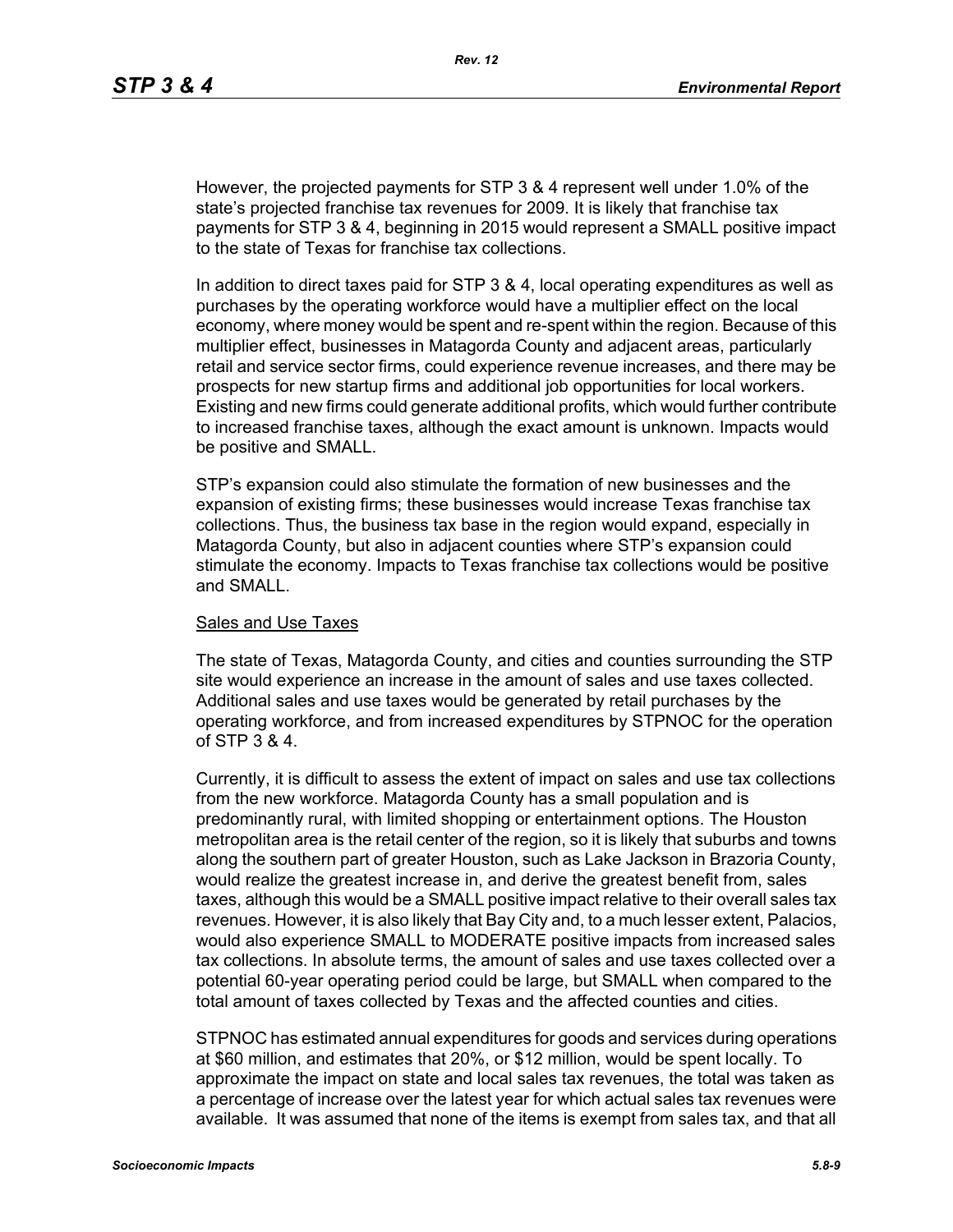are subject to Texas sales or use tax. Because of the limited retail opportunities in Bay City and Palacios, a sensitivity analysis was performed to assess the range of impacts from spending 10% to 100% in each jurisdiction. The analysis also addressed the uncertainty regarding private/public ownership of STP 3 & 4 (as noted above, STP 1 & 2 are currently 44% investor-owned and 56% publicly-owned). Only the privatelyowned segment is subject to sales tax. Therefore, scenarios for 44%, 60%, 80%, and 100% private ownership were assessed. The analysis is presented in Table 5.8-2.

Depending on the ownership scenario, annual Texas sales tax revenues would range from \$1.65 million to \$3.75 million, representing an increase over 2006 sales tax revenues of 0.009% and 0.021%, respectively, a SMALL and positive impact.

Annual impacts to Bay City or Palacios tax revenues were estimated to range from a low of \$10,590 (44% private ownership with only 10% subject to local taxation) to \$240,000 (100% private ownership and 100% spent in either city). (Both cities impose a 2% sales tax, so the potential sales tax revenues are identical.) The associated increases over Bay City's 2005 sales tax revenues (\$3.7 million) range from 0.3% to 6.5%, while the increases over Palacios' 2006 sales tax revenues (\$219,500) could range from 4.8% to 109.3%. However, because of the limited availability of goods and services, it is unlikely that a major proportion of expenditures would occur in Bay City. At the present time, it is not possible that more than a small proportion of purchases would occur in Palacios, whose population is roughly one-fourth of Bay City's. Based on current retail opportunities, it is likely that impacts to either locale would be positive and SMALL to MODERATE. However, if additional STP suppliers were to locate within either city, sales tax revenue impacts could range from SMALL to LARGE.

#### Other Sales- and Use-Related Taxes

Visitors to STP during the operations of STP 3 & 4, as well as workers used for outage maintenance activities over the life of the new (and existing) units, would use local motels and pay the hotel occupancy tax that is imposed by the state of Texas (currently 6%) and the City of Bay City (currently 7%). Because of Bay City's small population, MODERATE benefits to the city could result from these tax collections, while benefits to the state of Texas would be SMALL when compared to overall hotel occupancy tax collections.

With new residents, the cities of Bay City and Palacios would receive positive impacts from increased sales tax collections on telecommunications services and on the residential use of gas and electricity. The amounts are unknown at this time but are expected to be relatively SMALL.

#### Property Taxes — Counties and Special Districts

During the operation of STP 3 & 4, the additional assessed valuation of the plant (over the existing amount for STP 1 & 2) would be based on some combination of cost, income from the sale of electric power, and market value. Some inputs to the formulas would be negotiated between the owners of STP 3 & 4 and the appraisal district.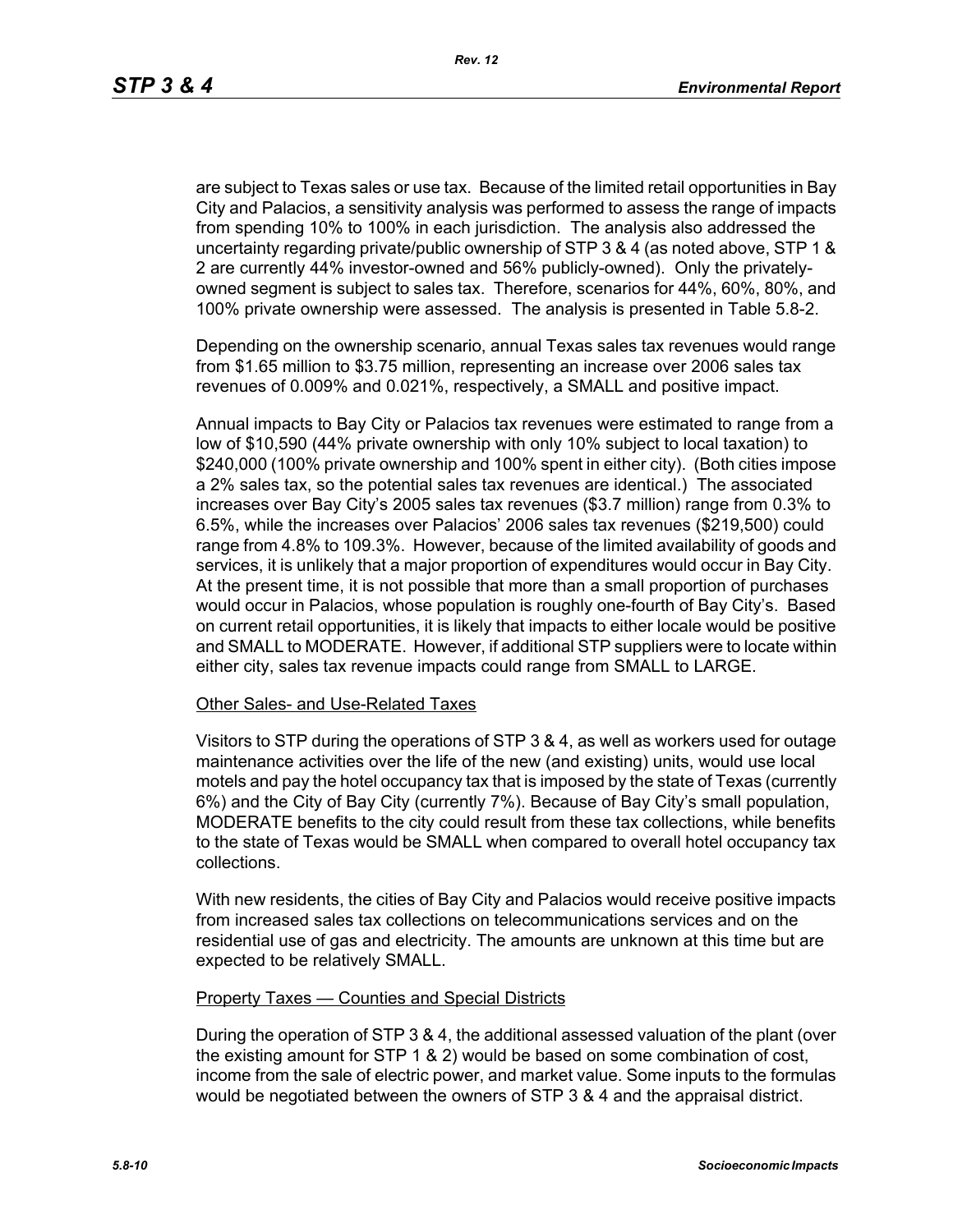During the 60-year operation period for STP 3 & 4, the plant owners subject to taxation would pay additional property taxes to Matagorda County, the Matagorda County Hospital District, Navigation District #1, Drainage District #3, the Palacios Seawall District, and the Coastal Plains Groundwater Conservation District (see Table 2.5.2.3- 15) based on the appraised valuation.

These property tax payments would be one of the main sources of economic impact related to the operation of STP Units 3 & 4. Currently, tax payments on STP Units 1 & 2 represent approximately 75% of the total property taxes received by Matagorda County (see Table 2.5-14). Property taxes to be paid by the owners for STP 3 & 4 during operations would depend on many factors, including millage rates, the percent ownership of each co-owner, and the co-owner's taxable status. Therefore, the valuation amount, and actual taxes that would be paid, cannot be determined at this time. In order to estimate the magnitude of impact on Matagorda County property tax revenues, however, ownership scenarios were used to estimate tax payments. These estimates are based on the assumption that STP Units 3 & 4 would be assessed at a similar value to Units 1 & 2. Table 5.8-5 presents the results of this analysis, which reveals that property tax revenues for Matagorda County and the affected special districts would increase substantially over 2006 total levies, from 25.6% (Coastal Plains Groundwater Conservation District, under the 44% ownership scenario), to 188% (Palacios Seawall District, under the 100% ownership scenario). It is likely that over the coming years, tax collections unrelated to STP could increase. In this case, the impacts shown in the analysis could be overstated. Other factors would also affect the precise amount of impact for the various entities. However, it is highly likely that the tax payments for STP Units 3 & 4 after the units begin operation would represent a very LARGE and positive impact to all of the taxing entities and to their other taxpayers.

Property tax revenues in Matagorda County and adjacent counties would also derive from new residents associated with the operation of STP 3 & 4. These increases would have a positive and SMALL impact on tax revenues in more heavily populated jurisdictions such as Brazoria County, but in Matagorda County, with a much smaller population, the relative impacts would be positive and SMALL to MODERATE.

#### Property Taxes — Independent School Districts

As discussed in Subsection 2.5.2.3.5, the owners of STP 1 & 2 pay taxes to the Palacios independent school district (ISD) and is its largest taxpayer. Expected increases in the appraised valuation of the STP facility as a result of operation of STP 3 & 4 would result in larger tax payments to the ISD. However, under current Texas school funding guidelines, additional revenues paid to Palacios ISD (a property-rich district) would flow to the state of Texas for redistribution to property-poor districts (see Subsections 2.5.2.3.5 and 4.4.2.2.2). Although the amount of the increased tax payments cannot be known at this time, the larger payments would provide a relatively SMALL positive impact to the state of Texas as a whole. If Texas were to change its school funding mechanism, impacts to school districts would be different in a way that is impossible to predict.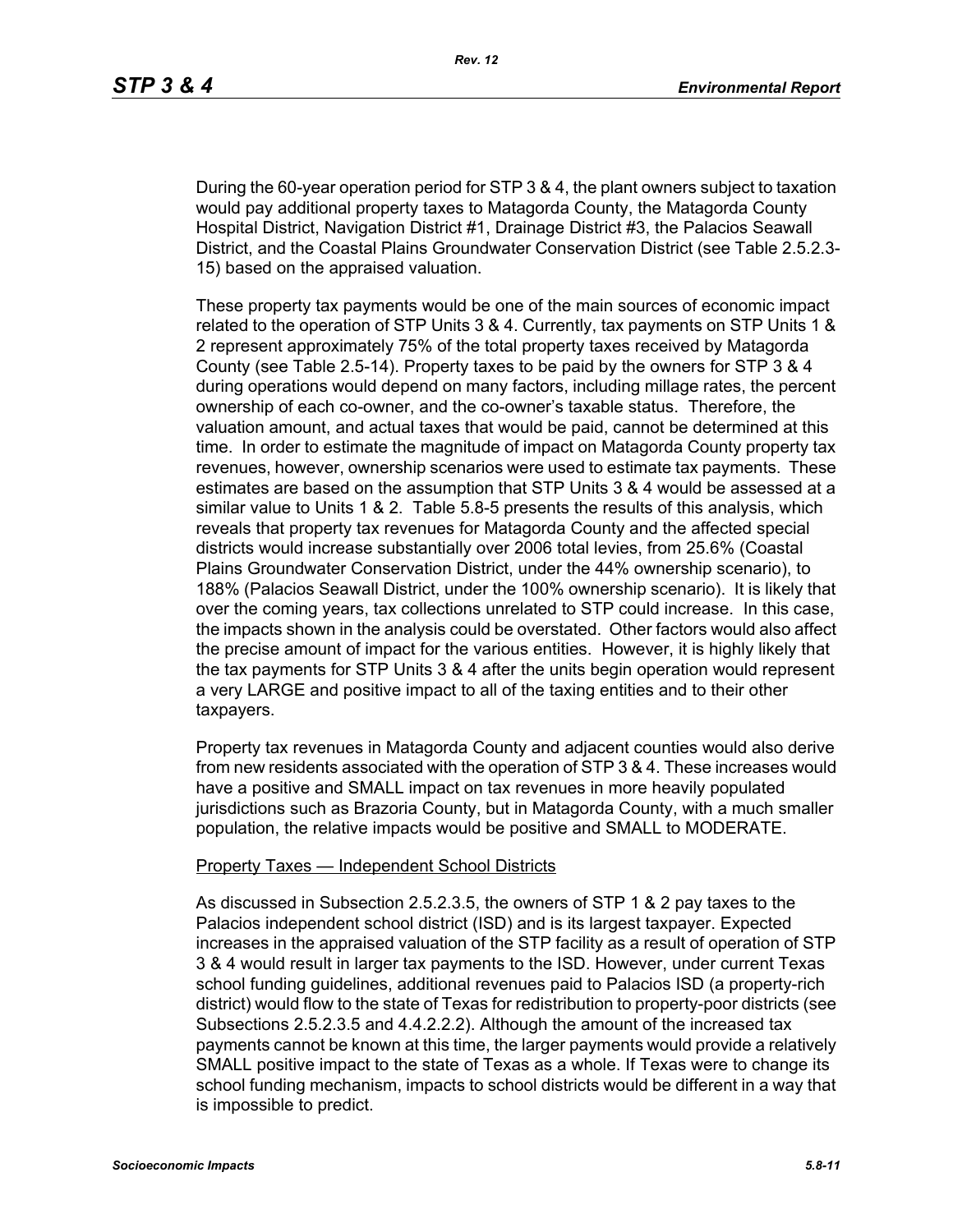The increased number of workers required to operate STP 3 & 4 could result in larger enrollments in Palacios schools (see Subsection 5.8.2.2.8). Since the Texas school funding formula is based on weighted average daily attendance, increases in the number of students would lead to increased revenues for the Palacios ISD, but would also result in the additional expenses related to a larger student body. Fiscal impacts to the Palacios ISD from increased enrollment would be SMALL to MODERATE.

Other school districts in the area do not receive property tax revenues from STPNOC, but could experience larger enrollments as STPNOC workforce grows with the operation of STP 3 & 4. Fiscal impacts to these districts would vary from SMALL to MODERATE, depending on the size of their existing enrollment, the amount of enrollment increases, their existing property tax revenues, and their status as a "property-rich" or "property-poor" school district under Texas school funding wealth equalization guidelines. These impacts are discussed more fully in Subsection 5.8.2.2.8.

The Texas Economic Development Act (Act) gives Texas school districts the ability to attract large capital investment by granting a limitation on the taxable value of such investments (Tax Abatement). The State Legislature expanded the Act in 2007 to allow investments in nuclear power plants to qualify for Tax Abatement by school districts (Amended Act). The actual legislation was HB2994. (Reference 5.8-9). On November 1, 2007, NRG submitted its Application for Appraised Value Limitation on Qualified Property for STP Unit 3 to the Palacios ISD for this abatement. Moak, Casey & Associates of Austin, Texas, prepared a study of the fiscal impacts of this application for the Palacios ISD (Reference 5.8-14).

Palacios Independent School District (PISD) received NRG Energy's application for tax abatement re: "Application for Appraised Value Limitation on Qualified Property" for STP Unit 3 and Unit 4 on July 30, 2007 and amended on November 1, 2007 at the request of the Texas Comptroller's Office, where NRG Energy divided the original application into two applications, one for Unit 3 and one for Unit 4. Moak and Casey were contracted to conduct the fiscal and economic impact of the tax abatement agreement as a function of submission of the application to PISD in September 2007.

After the Texas Comptroller's Office issued their affirmative opinion letter on March 31, 2007, PISD Board of Trustees approved and signed the tax abatement agreement with NRG Energy on June 9, 2008. The findings of the PISD Board are summarized as follows:

- The Applicant (NRG) and the project (STP 3 & 4) meet the required long-term economic growth goals in terms of investment, job creation, and salary levels, and that the "subsequent economic effects on the local and regional tax bases will be significant. In addition, the impact of the added infrastructure will be significant in the region."
- The "economic condition of Matagorda County, Texas is in need of long-term improvement."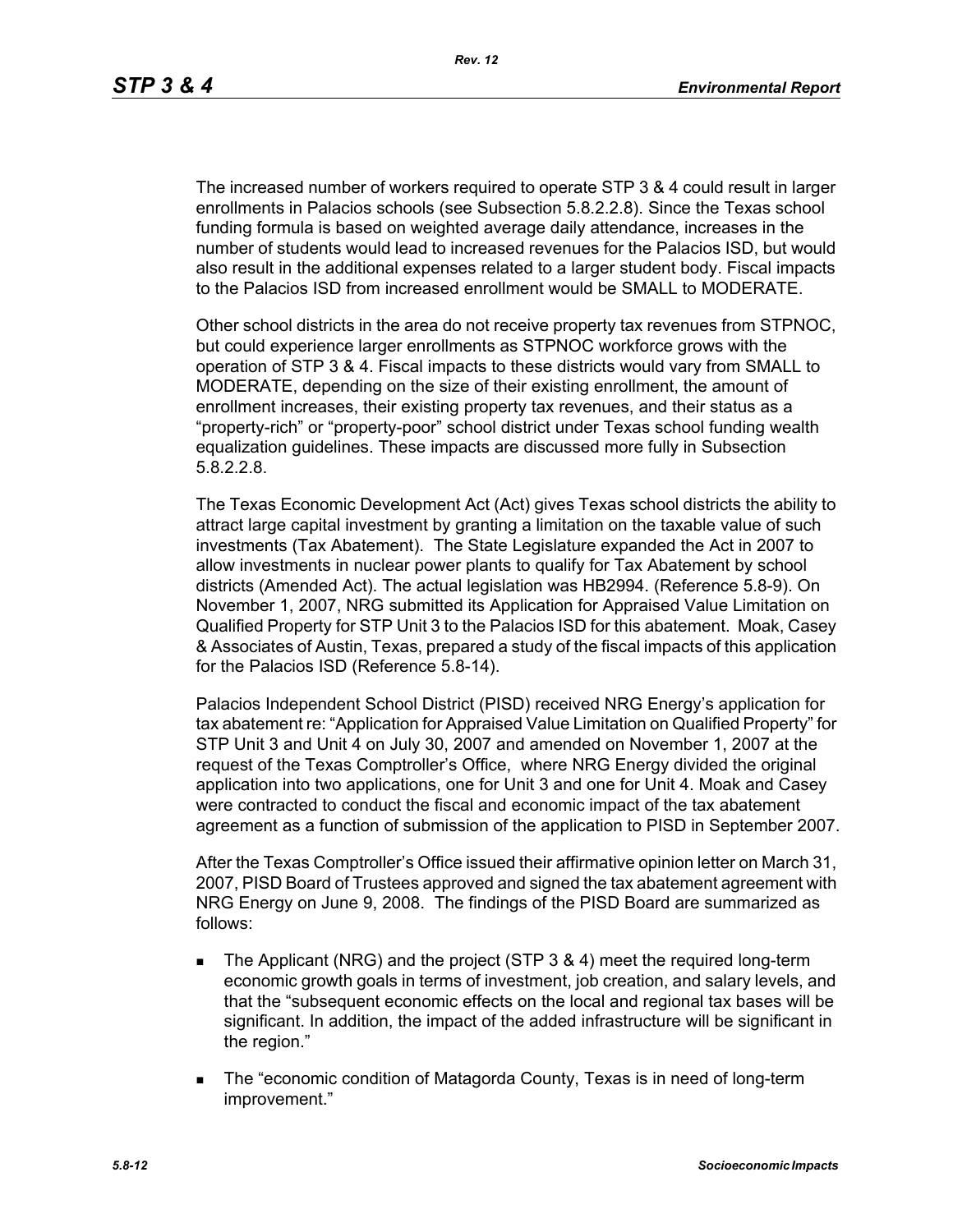- The ISD has adequate capacity to add 200-300 students without additional facilities.
- **The ISD would "incur an initial revenue loss without the proposed Agreement,** especially in the fourth year of the Agreement. However, with this Agreement, the negative consequences of granting the abatement are offset through the revenue protection provisions agreed to by the Applicant and the District. Additional revenue protection measures are also in place for the duration of the Agreement."
- The Moak, Casey report found that the project would add \$3.7 billion to the ISD's tax base, allowing a reduction in the I&S (debt service) tax rate from \$0.15 to \$0.04 with the addition of STP 3 & 4, and to \$0.0615 with just the addition of STP 3.

In conclusion, the Board found that "it is in the best interest of the District" to enter into the Agreement.

It is anticipated that the long term positive economic impact of this project on the state and local community will far exceed any initial foregone tax revenue.

#### Summary of Tax Impacts

Therefore, the overall potential beneficial impacts of taxes collected during the operational period of STP 3 & 4 would be positive and MODERATE to LARGE in Matagorda County and to other taxing jurisdictions within the county, beneficial and SMALL to MODERATE to the Palacios ISD, and positive and SMALL in surrounding areas and in the state of Texas. Mitigation would not be warranted.

### **5.8.2.2.3 Land Use**

NUREG-1437, which provides the methodology used to prepare the socioeconomics section, presents an analysis of offsite land use during license renewal (i.e., operations) that is based on:

- The size of plant-related population growth compared to the area's total population
- The size of the plant's tax payments relative to the community's total revenue
- The nature of the community's existing land-use pattern
- The extent to which the community already has public services in place to support and guide development

In the same document, NRC presents an analysis of offsite land use during refurbishment (i.e. large construction activities) that is based on population changes caused by refurbishment activities. STPNOC reviewed the criteria and methodology in NUREG-1437 and determined that NRC's criteria and methodology are appropriate to evaluate socioeconomic impacts of operation of new units.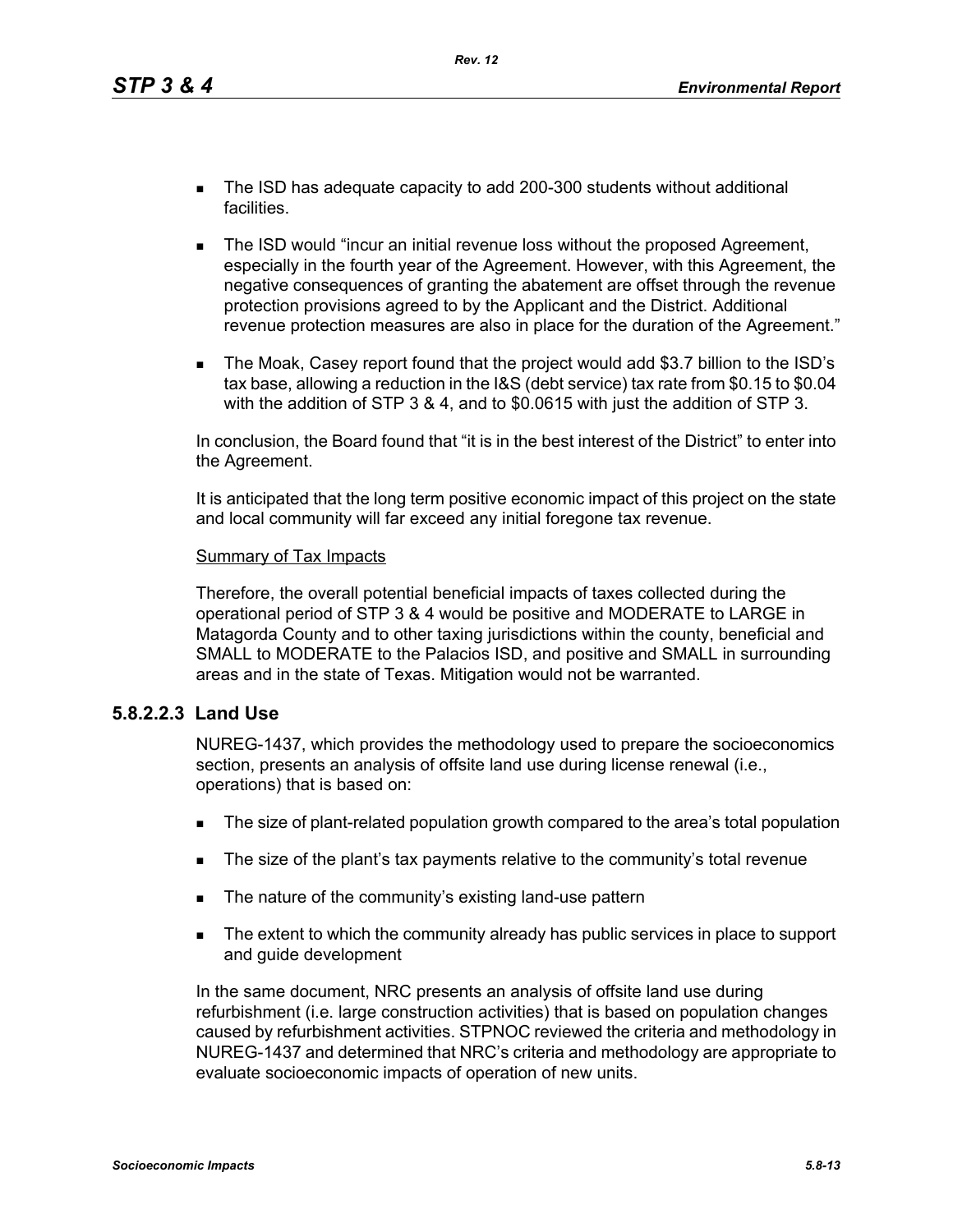Matagorda County is the focus of the land use analysis because the new units and the majority of the workforce would reside there and Matagorda County and its municipalities would be the primary recipients of STP 3 & 4 property tax payments.

First, based on the case-study analysis of refurbishment in NUREG-1437, NRC concluded that all new land-use changes at nuclear plants would be:

SMALL **If population growth results in very little new residential or** commercial development compared with existing conditions and if the limited development results only in minimal changes in the area's basic land use pattern. MODERATE **If plant-related population growth results in considerable new** residential and commercial development and the development results in some changes to an area's basic land use pattern. LARGE **If population growth results in large-scale new residential or** commercial development and the development results in major changes in an area's basic land-use pattern.

Second, NRC defined the magnitude of refurbishment-related population changes as follows:

- SMALL **If plant-related population growth is less than 5% of the study area's** total population, especially if the study area has established patterns of residential and commercial development, a population density of at least 60 people per square mile, and at least one urban area with a population of 100,000 or more within 50 miles.
- MODERATE If plant-related growth is between 5% and 20% of the study area's total population, especially if the study area has established patterns of residential and commercial development, a population density of 30 to 60 people per square mile, and one urban area within 50 miles.
- LARGE **If plant-related population growth and density is greater than 20% of** the area's total population is less than 30 people per square mile.

Third, NRC defined the magnitude of license renewal-related tax impacts as:

| <b>SMALL</b> | If the payments are less than 10% percent of revenue. |
|--------------|-------------------------------------------------------|
| MODERATE     | If the payments are between 10% and 20% of revenue.   |
| LARGE        | If the payments are greater than 20% of revenue.      |

Finally, NRC determined that, if the plant's tax payments are projected to be a dominant source of the community's total revenue, new tax-driven land-use changes would be LARGE. This would be especially true where the community has no preestablished pattern of development or has not provided adequate public services to support and guide development in the past.

Offsite Land Use in Matagorda County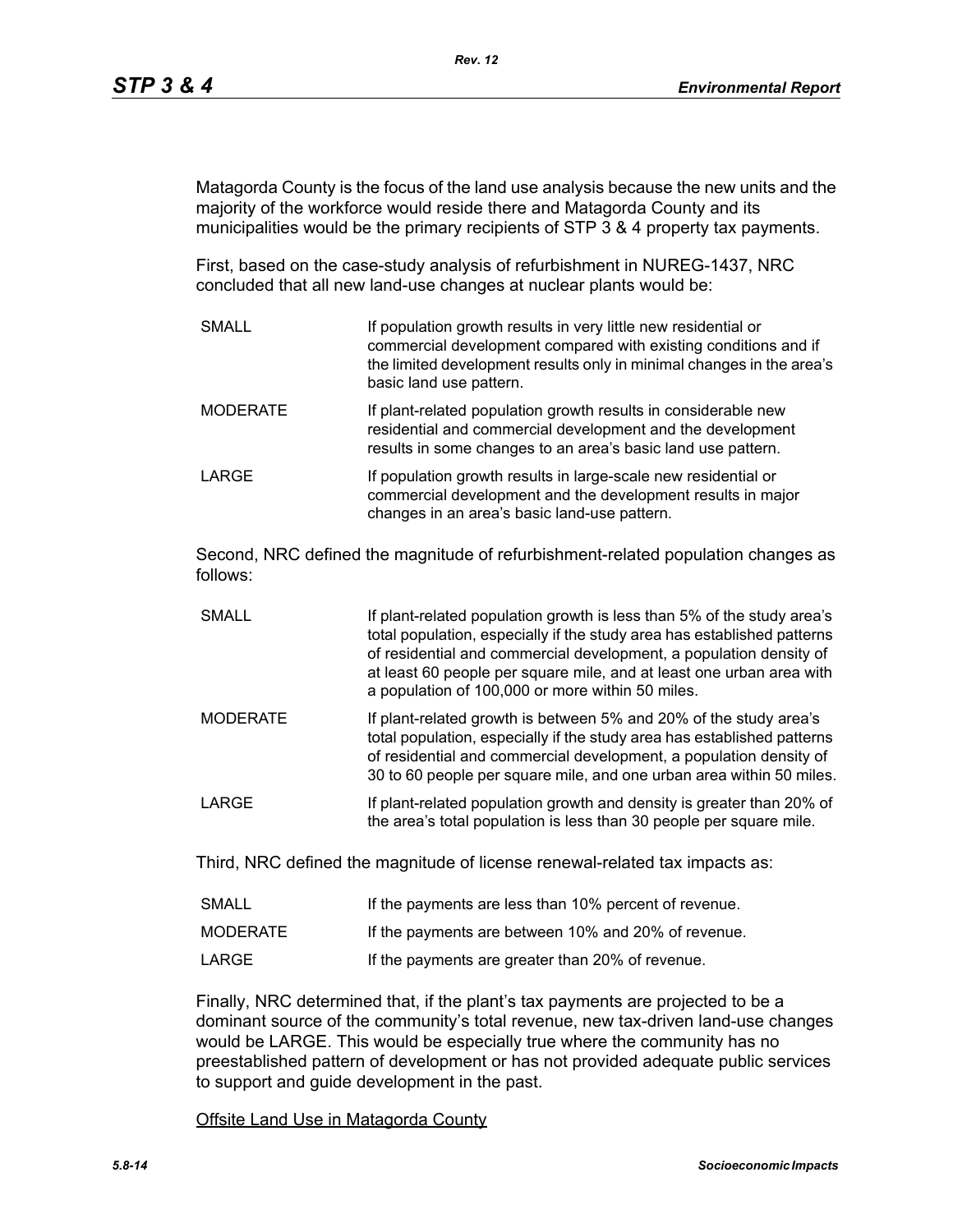Matagorda County covers an area of 1114 square miles (Subsection 2.5.2.4.1). In 2002, approximately 70% of the land area of Matagorda County consisted of farms and ranches (Subsection 2.2.3). There are only two incorporated cities in Matagorda County—Bay City, the county's seat, and the City of Palacios—and they have the two largest concentrations of population.

There is no formal land use planning or zoning at the county, city, or town level in Matagorda County; only subdivision regulations. However, the cities of Bay City and Palacios, do (Subsection 2.5.2.4.1). The city of Bay City is in the process of developing a planning committee and hopes to have it operating in the next several years (Subsection 2.5.2.4.1).

#### Operations-Related Population Growth Impacts

Based on the residential distribution of the current operations STP 1 & 2 workforce, 60.7% of the workforce needed to operate the new units would reside in Matagorda County. As stated in Subsection 2.5.1, the 2000 population of Matagorda County was 37,957, with a population density of 34.1 people per square mile (Reference 5.8-6). Operations-related population growth in Matagorda County would be 1347 workers and families, (Subsection 5.8.2.1), which equates to 3.6% of the total 2000 population of Matagorda County and a smaller percent of the projected 2020 population for Matagorda County. Four hundred ninety-seven workers and families would relocate to Brazoria County, while the remaining workers and families are expected to settle in the surrounding counties.

Using NUREG-1437 guidance, Matagorda County meets the NRC criteria for SMALL to MODERATE offsite land use impacts attributed to operations workforce population growth. Therefore, STPNOC concludes that offsite land use impacts attributed to operations workforce population growth would be SMALL to MODERATE.

#### Tax Revenue-Related Impacts

The STP owners' current tax payments represent 73%–75% percent of the total property taxes received by Matagorda County (see Table 2.5-14, Matagorda County Property Tax Information, 2000-2005). Using NUREG-1437 criteria, tax payments of the STP owners are of LARGE significance to Matagorda County. STPNOC expects that the new nuclear units would generate property tax revenues of a similar significance for Matagorda County. Additional tax information can be found in Subsection 2.5.2.3.

### **Conclusion**

From the land use perspective, Matagorda County is predominantly rural, and most of the land would likely continue to be used for agriculture purposes into the foreseeable future. Commercial and residential development in Matagorda County is minimal and has experienced little change. However, the operation of STP 3 & 4 would create an increase in residential and commercial activity, possibly converting some land to other uses such as housing developments, retail centers, public service facility expansions,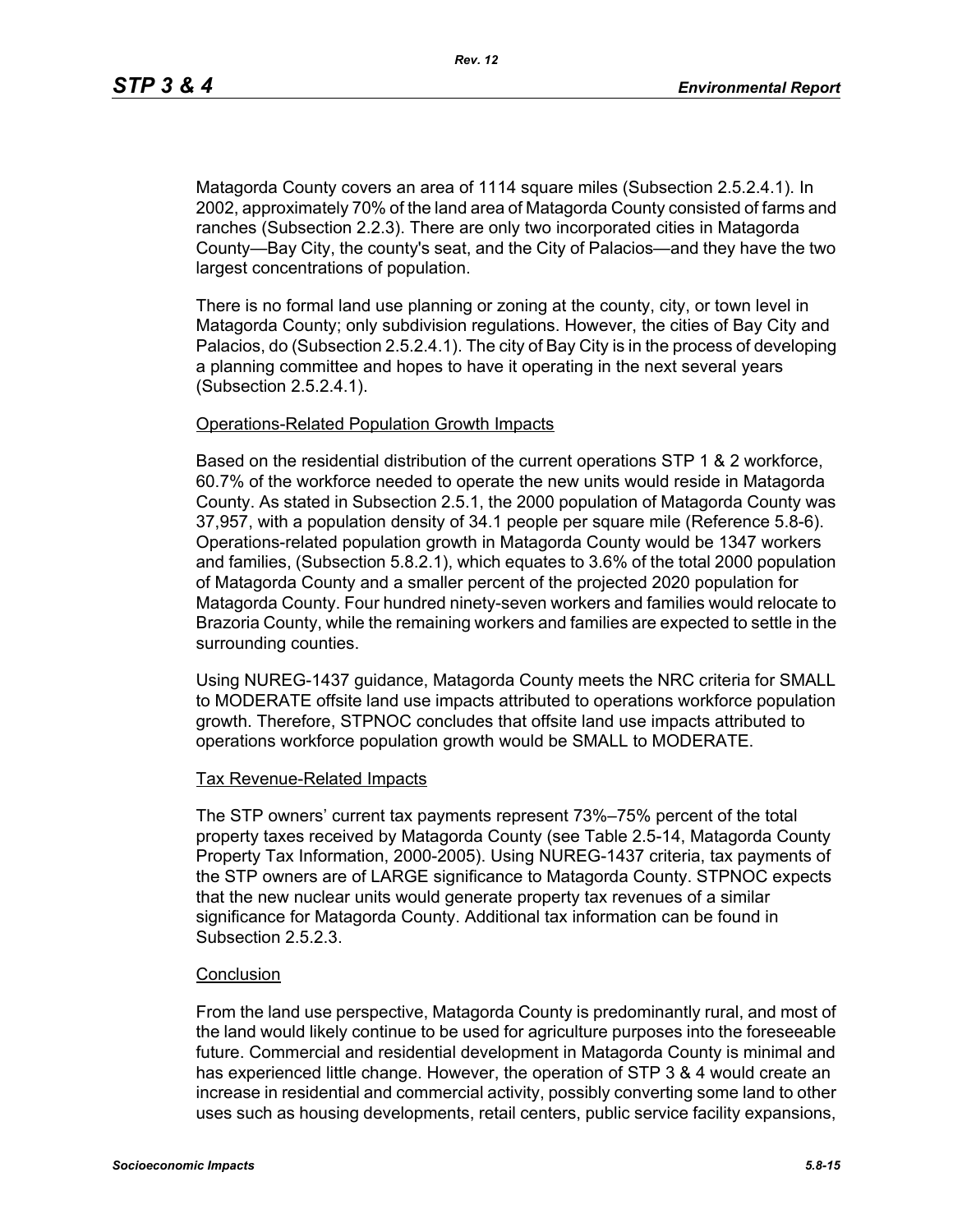etc. Because Matagorda County is rural, these land use conversions would have a noticeable impact.

Therefore, employing NUREG-1437 criteria, offsite land use changes would be considered SMALL to MODERATE in Matagorda County, as 50% of the movers are expected to remain in the area (Subsection 4.4.2.1). To mitigate these impacts, STPNOC would maintain communication with local and regional governmental and nongovernmental organizations, including but not limited to the Department of Housing and Community Affairs and the Matagorda County Economic Development Corporation, to disseminate project information in a timely manner. This would allow these organizations to be given the opportunity to plan accordingly.

### **5.8.2.2.4 Transportation**

Impacts of STP 3 & 4 operations on transportation and traffic will be greatest on the rural roads of Matagorda County, particularly FM 521, a two-lane, farm-to-market roadway that provides the only access to the STP site. Impacts on traffic are determined by four elements: (1) the number of operations workers and their vehicles on the roads, (2) the number of shift changes for the operations workforce, (3) the projected population growth rate in Matagorda County, and (4) the capacity of the roads.

STPNOC estimates it will employ an operation workforce of 888 workers to maintain and operate STP 3 & 4. This analysis conservatively assumes one worker per vehicle. The STP 1 & 2 workforce of 1365, including contractors, will access the STP site via FM 521, as would outage workers during scheduled outages for each unit. Traffic congestion will be most noticeable during shift-change, which will occur twice in a 24 hour period.

Traffic on FM 521, as measured by the 2005 Average Annual Daily Traffic was 2530 (62% of the total traffic) in the westward direction and 1543 (38%) in the eastward direction, with a total of 4073 (Table 2.5-12) (Subsection 4.4.2.2.4). Texas Department of Transportation (TXDOT) assumes the maximum vehicle capacity of FM 521 to be 58,420 pounds or 31,200 passenger cars, equaling 19,344 in the westward direction and 11,856 in the eastward direction.

For purposes of analysis it is assumed that 67% of the 4073 vehicles are attributable to the current STP 1 & 2 workforce.

Operations workers are on a 35-day rotation. On any given day, 58% of the total operations workforce will be on the day shift or in training, 23% will be on the night shift, and 19% will be off (Reference 5.8-9). After conservatively assuming that 67% of the traffic is due to STP workers, it is assumed that the majority of the traffic on FM 521 would occur during shift change (5:30 a.m.— 7:00 a.m. and 5:30 p.m.—7:00 p.m.). The night-to-day shift change (totaling 58% of the operations workforce) will result in the highest traffic count as approximately 1262 day-shift workers arrive and 500 night-shift workers leave. However, the arrival and departure times for workers will vary over a 1.5-hour time period, alleviating some congestion at the site entrance.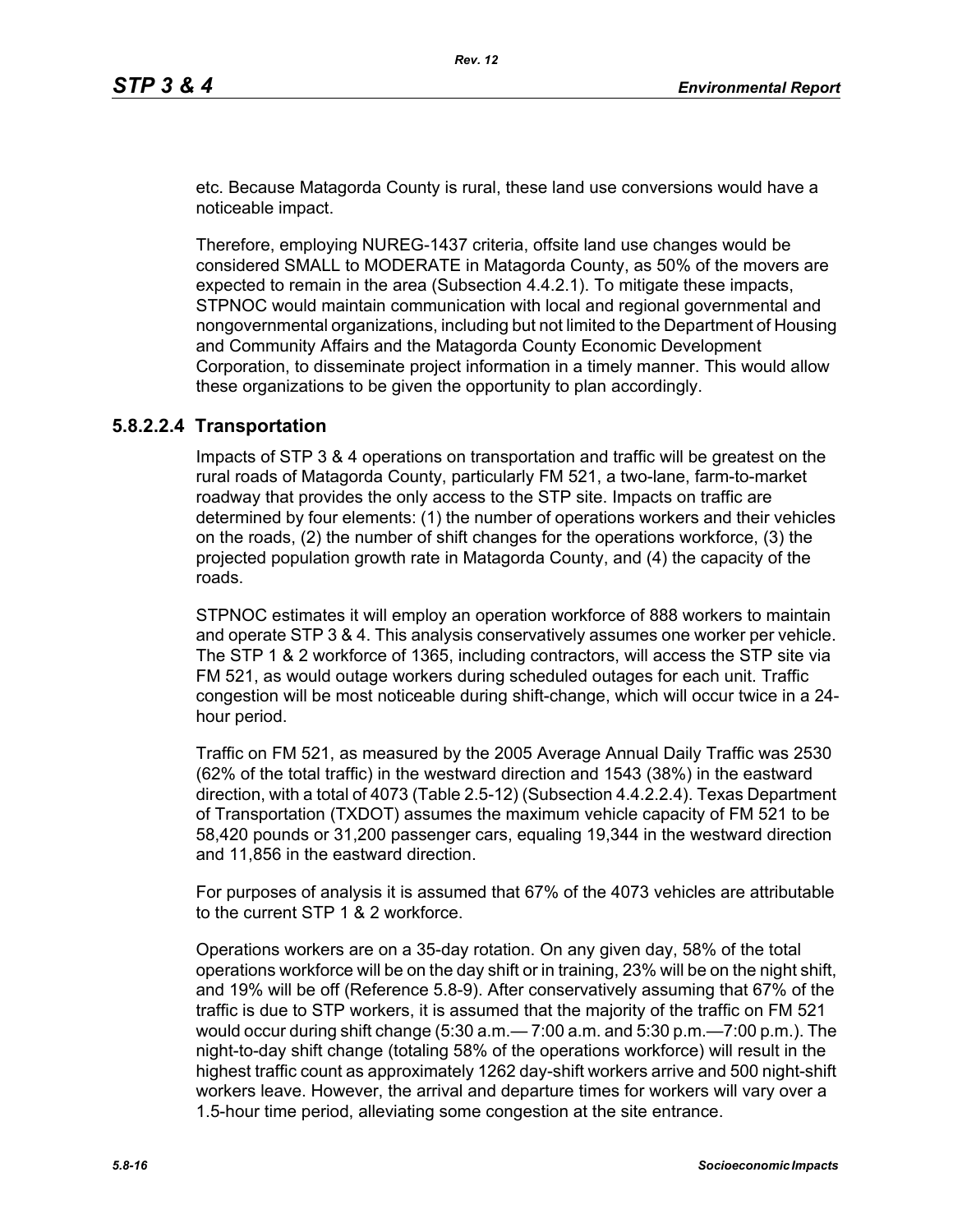The 2000 Matagorda County population was 37,957 and will increase by an estimated 18% by 2020 and 28% by 2040 (Table 2.5-5). However because most of the traffic on FM 521 is site-related and because of the conservative assumptions made regarding the timing of STP traffic, local traffic was not factored into the analysis.

FM 521 is has a functional class designation of two-lane, undivided, rural major collector, so there is enough capacity for 55,200 passenger cars or equivalent to 2130 passenger cars beyond the current 170-cars-per-hour use now. STP 3 & 4 operations will increase the existing STP workforce by 810 onsite workers divided into two shifts. It is assumed that the number of new operations workers per shift will be similar, in percentage, to the current operations workforce. Therefore, during the day-shift change, approximately 58% of the total 2175 (1365 current workers and 810 new workers) operations workers will leave the STP site while 23% will arrive as well as 134 (10% of the total 1343 non-plant related traffic) non-plant related vehicles, for a total of 1896 vehicles during the shift change, well within the maximum designated capacity of 2300 vehicles per hour. STP operations traffic will not exceed road capacity during shift change. There could also be as many as 2000 outage workers per unit (divided between two shifts) for approximately 17–35 days every 18 months. During outages, assuming 1500 to 2000 additional vehicles in a 24-hour period, for two 12.5 hour shifts, the number of vehicles on FM 521 could be 300 to 321 vehicles per hour.

STPNOC will stagger outage schedules so only one unit will be down at a time. Impacts to traffic will be MODERATE to LARGE during shift changes during outages and that mitigation is warranted. Mitigation could include widening of FM 521 to increase its capacity (TXDOT), and staggering of arrival and departure times.

### **5.8.2.2.5 Aesthetics and Recreation**

As with the original units, STPNOC will work to minimize the visual impact of the structures through use of topography, design, materials, and color. The embankment of the MCR, which varies in elevation from 65.75 feet mean sea level (MSL) to 67 feet MSL and is approximately 13 miles long, is the only structure related to the plant that is visible from offsite areas to the southeast along the Colorado River. Recreational users on the Colorado River are used to seeing the embankment of the MCR (Subsection 2.5.2.5). Since the topography surrounding the site is relatively flat (elevation of 23 MSL) and treeless, there is little to no screen for the plant from area roadways (Subsection 2.5.2.5). However, the majority of property surrounding the site is privately owned and not publicly accessible. The proposed location of STP 3 & 4 integrates well with the existing units, and the layout has been designed to give the originally designed appearance of a plant site with four units. STP 3 & 4 will be different in design to the existing units. The appearance of STP 3 & 4 will be similar to two large warehouse-like structures, as opposed to the domed structures currently housing STP 1 & 2 (Figure 3.1-2). The height of the tallest building in the new units will be constructed to match the existing units' tallest building, with a height of 140 feet. STPNOC has determined that impacts of operations on aesthetics will be SMALL and will not warrant mitigation.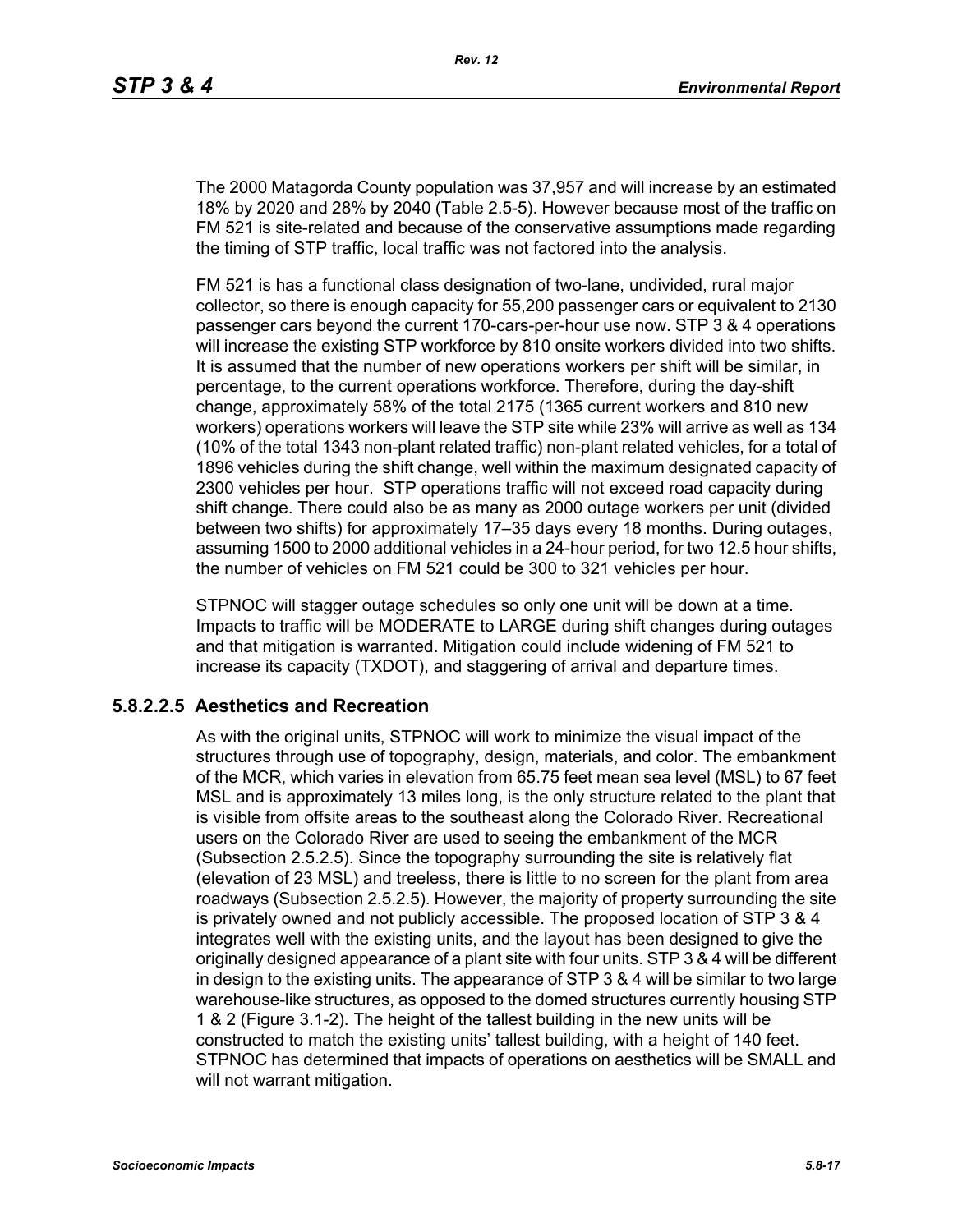The FM 521 River Park, which has trails, picnic areas, and a boat landing on the Colorado River, is upstream of the STP site approximately four miles west of Wadsworth. Additional operations worker traffic on FM 521 is not expected to adversely affect seasonal hunters, fishermen, and bird enthusiasts using the road to get to recreation facilities. Use of the boat landing located at FM 521 River Park is seasonal and not likely to coincide with shift traffic. Because it will be unlikely that hunters, fishermen, and bird enthusiasts will be on FM 521 at the same time as the workers, impacts will be SMALL and will not warrant mitigation. The operation of STP 3 & 4 at the existing STP site will not affect any other recreational facilities in the 50 mile region.

#### **5.8.2.2.6 Housing**

For operation of STP 3 & 4, approximately 888 operations workers would migrate into the 50-mile region. Of these, approximately 539 and 199 workers would settle in Matagorda County or Brazoria County, respectively, for a total of 738.

While there is no way of accurately estimating the number of available housing units at the commencement of operations, Subsection 2.5.2.6 discusses the availability of housing in the region in 2000. The 2000 Census provides the latest housing data that are consistent across areas, objective, and sufficiently detailed for this analysis.

As shown in Table 2.5-19, in 2000, 5081 vacant housing units were available for sale or rent in Matagorda and Brazoria Counties: 3853 were vacant rental units and 1228 were vacant housing units for available sale (Subsection 2.5.2.6.1). In absolute numbers, it is likely that adequate housing would be available, especially in Brazoria County where 4152 of the vacant units for rent or sale were located. Nine hundred and twenty-nine of the vacant units for rent or sale were located in Matagorda County. If 60.7% of the new workforce moved to Matagorda County (about 539 families), there would likely be enough vacant housing in Matagorda County. However, in both counties, the average income of the new workforce would be expected to be higher than the median or average income in those counties; therefore, the new workforce could exhaust the high-end housing market. (As stated in Subsection 2.5.2.6, the median price of housing in Matagorda County in 2000 was \$61,500. The median price of housing in Brazoria County was \$88,500 for the same year.) Matagorda County is the most likely county for this to occur. Therefore, some of the 539 families would have to rent housing, construct new homes, or live elsewhere within the 50-mile region.

Given this increased demand for higher-end housing, prices of existing housing could rise. Matagorda County, and other counties, to a lesser extent, would benefit from increased property values and the addition of new houses to the tax rolls. However, increasing the demand for homes could increase rental rates and housing prices. It is possible that some low-income populations could be priced out of their housing because of upward pressure on housing prices and rents.

Demands on the housing market would be mitigated by the housing that would be vacated by the portion of the construction workforce that would migrate back out of the 50-mile region upon construction completion. The housing may not be the type of permanent housing sought by the incoming operations workforce, but would be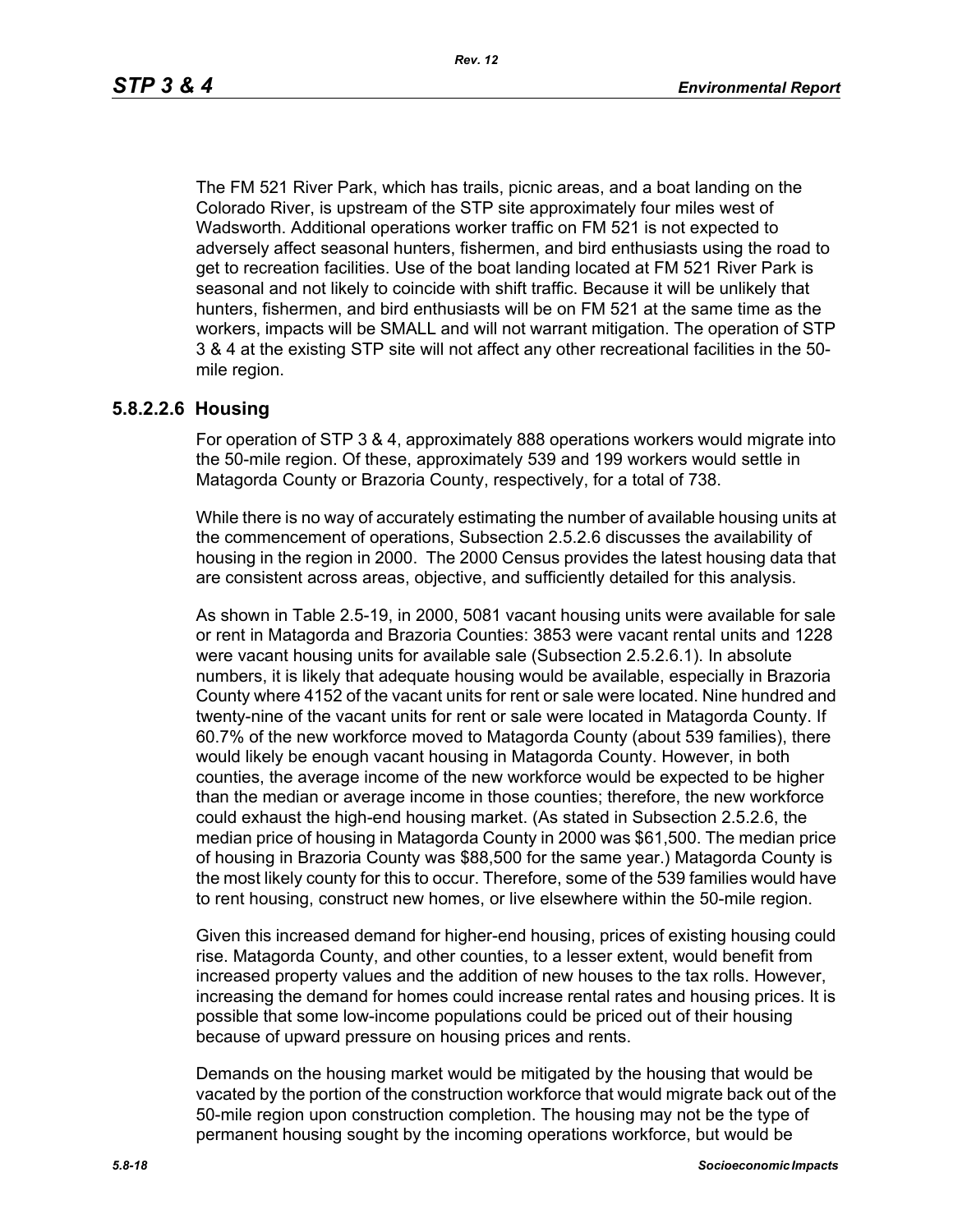sufficient to house some of the families until other housing could be found or new homes could be constructed. With time, normal market forces would increase the housing supply to meet this demand, causing housing prices and rental rates to stabilize.

Refueling outages would occur at least annually, and sometimes semiannually, when all four units are operational. STPNOC estimates that the maximum increase in workforce during refueling outages would be 1500 to 2000 outage workers. These workers would need temporary housing for 17 to 35 days. Most of the outage workers would stay in local extended-stay hotels, rent rooms in local homes, or bring travel trailers. The outage workforce would not affect the permanent housing market in the region.

STPNOC concludes that the potential impacts on housing would be SMALL in Brazoria County and in the 50-mile region and MODERATE in Matagorda County. Mitigation of these impacts to Matagorda County would include the self-relocation of the operations workforce that could not find housing in Matagorda County to other counties within a 50-mile radius of the site, the use of the housing vacated by the construction workforce, and normal market forces. Additionally, STPNOC would maintain communication with local and regional governmental officials including the Matagorda County Judge, nongovernmental organizations, and the general public to disseminate project information in a timely manner. This would allow these organizations, including developers and real estate agencies, the opportunity to plan accordingly.

### **5.8.2.2.7 Public Services**

#### Water Supply Facilities

STPNOC considered both plant demand and plant-related population growth demands on local water resources. Subsection 2.5.2.7 describes the public water supply systems in the area, their permitted capacities, and current demands. Operation of STP 3 & 4 could bring as many as 2433 people to the region. The average per capita water usage in the U.S. is 90 gpd per person. Of that, 26 gallons is used for personal use (Reference 5.8-11). The balance is used for bathing, laundry, and other household uses.

STPNOC does not use water from a municipal system. Therefore, water usage by the workforce, while onsite, would not impact municipal water suppliers. Five active onsite wells provide makeup water, process water, potable water, and supply for the fire protection system for STP 1 & 2. In conjunction with surface water from the Colorado River, these wells and at least one additional well would provide the water for operation of STP 3 & 4. The wells extend into the Chicot Aquifer, range in depth from 600 to 700 feet, and have design yields of 200 to 500 gpm. With the clarification provided in Subsection 5.2.2.2, current permitted total withdrawal rates are approximately 3,000 acre-feet per year (approximately 2.7 million gpd). Average daily usage for STP 1 & 2 from 2001 through 2006 was approximately 1.1 million gpd (798 gpm), for all purposes (Subsection 4.2.2). In 2005, STPNOC withdrew 422,333,662 gallons (804 gpm, or 1,296 acre-feet) of water from five active onsite groundwater wells for all uses (Subsection 2.5.2.7.1.1).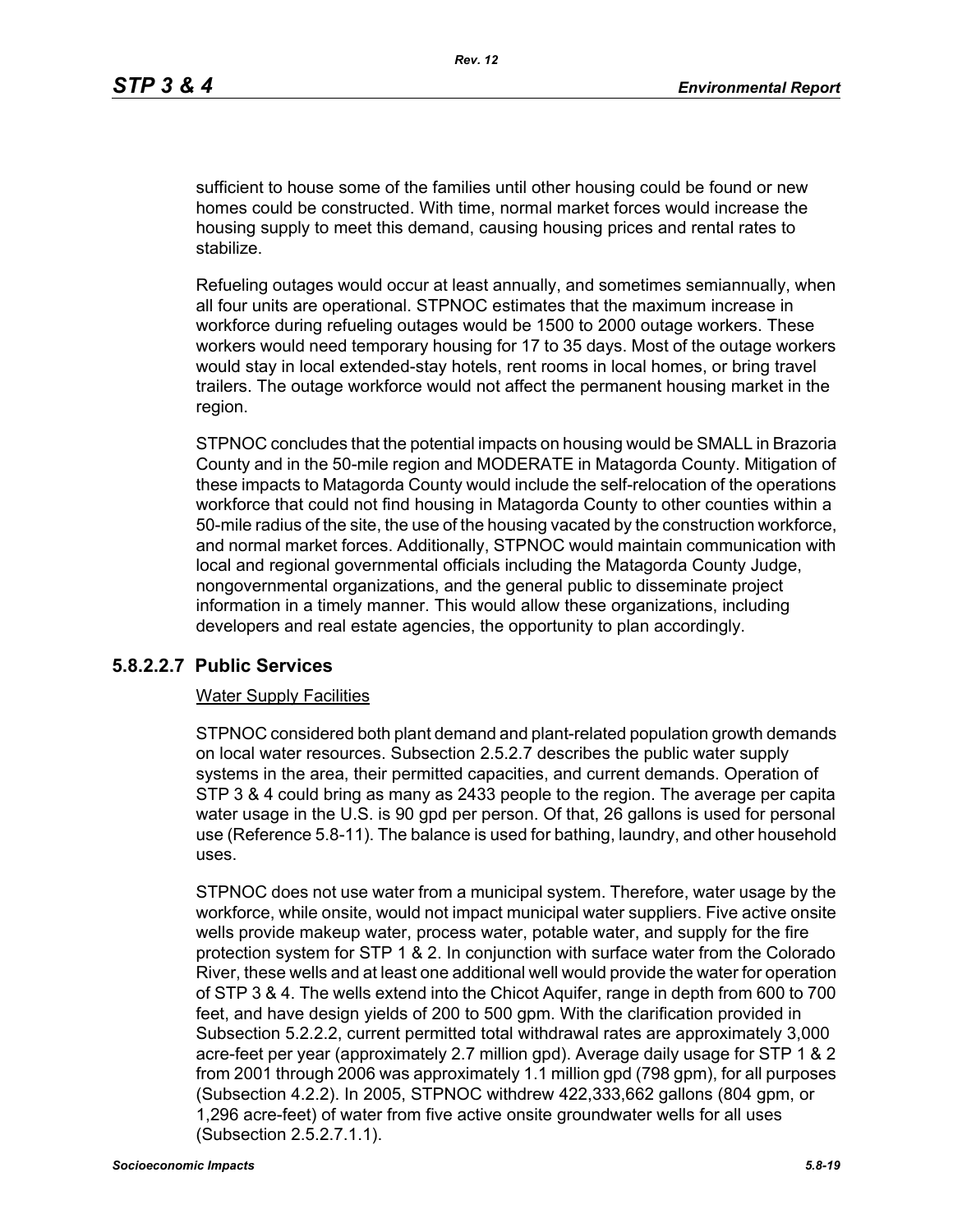During operations, an additional 888 people on site could increase potable consumption by a maximum of approximately 23,088 gpd (888  $\times$  26 gpd) for personal use.

As detailed in Table 3.3-1, conservative water use projections for simultaneous operation of both STP Units 3 and 4 include a total estimated normalized groundwater demand of approximately 975 gpm (approximately 1574 acre-feet/year), and approximately 3434 gpm for maximum short-term steady-state conditions. With consideration for the need to maintain water storage capacity to provide for maximum short-term steady-state conditions, site groundwater use evaluations confirm that total site groundwater demand remains below the existing site groundwater permit limit during construction, initial testing, and operation of STP Units 3 and 4. Notwithstanding, the MCR and Colorado River remain as alternative sources in the unlikely event that unanticipated peak site water demands would require additional water sources.

Currently, municipal water suppliers in the region have excess capacity (see Table 2.5- 22). The impact to the local water supply systems from operations-related population growth can be estimated by calculating the amount of water that would be required by the total population increase. The average person in the U.S. uses approximately 90 gpd (Reference 5.8-11). An operations-related population increase of 2433 people (1477 in Matagorda County; 545 in Brazoria County; and 411 in the remainder of the 50-mile radius) could increase consumption by approximately 218,970 gpd (90 gpd  $\times$ 2,433) in the 50-mile region. Matagorda and Brazoria Counties would need approximately 181,980 gpd (90 gpd × 2022) of this amount. Currently, there is excess capacity in every major public water supply system in Matagorda and Brazoria Counties and, under present conditions, the total increase in population would not stress municipal water supplies or infrastructure. However, the regional water planning groups created by the Texas Water Development Board predict that there will be water supply and, possibly, infrastructure issues in both Regions K (which includes Matagorda County, see Figure 2.5-7) and H (which includes Brazoria County, see Figure 2.5-7) some time after 2010 (see Subsection 2.2.2.7.1.1). Demand is nearly equal to supply in 2010 and, by 2060, demand significantly exceeds supply. Both regional governmental entities are in the process of analyzing and implementing strategies to mitigate predicted water shortages.

As stated previously, operation of STP 3 & 4 would increase the population in the 50 mile region by 2433 people. Of those 1477 people would locate to Matagorda County and 545 people would locate to Brazoria County. These numbers constitute 3.9% and 0.2% of the 2000 Census populations of Matagorda and Brazoria Counties (Table 2.5- 5), respectively, and 3.3% and 0.2% of the 2020 population projections of Matagorda and Brazoria Counties, respectively. Additionally, between 2000 and 2020, the inmigrations represent a 21.9% and 0.6% increase in the projected additional population for Matagorda and Brazoria Counties, respectively. (Note: STPNOC has chosen 2020 projections because they are near the startup of operations and county populations will continue to grow beyond that date, causing the STPNOC percentage of the population growth in those counties to begin decreasing.)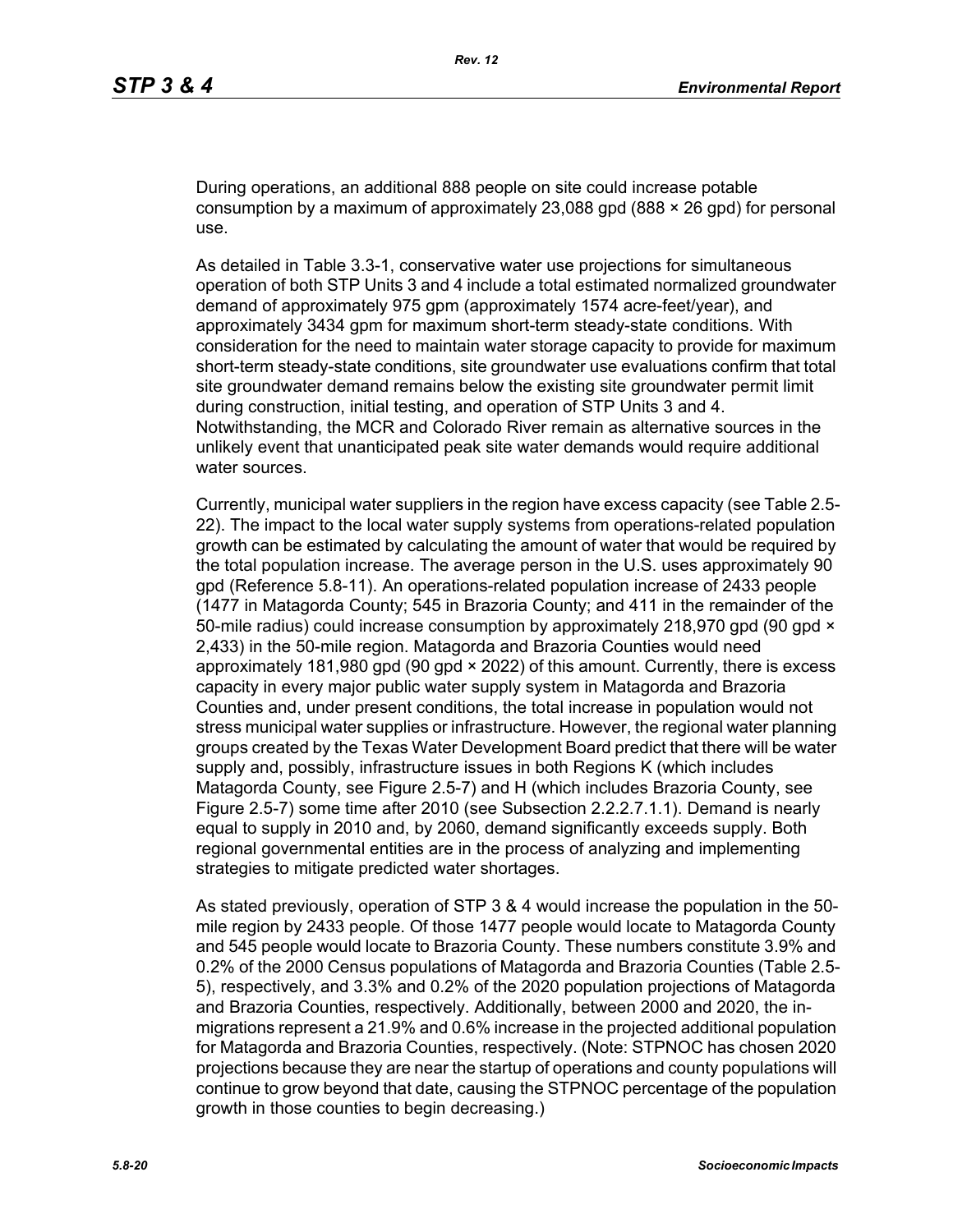As a result, impacts of the in-migrating operations workforce on municipal water supplies in Brazoria County would be SMALL and would not warrant additional mitigation. The incremental increase in population, resulting from operation of STP 3 & 4, would represent a very small percentage of the county's current and future populations, and of the projected increase in population based on current population growth trends. The Region H planning group has already identified water shortage issues for the region and is planning and implementing strategies to mitigate these issues (Subsection 2.5.2.7.1.1). The addition of the operations-related population would not noticeably add to current stresses experienced by Region H.

Impacts of the in-migrating operations workforce on municipal water supplies in Matagorda County (Region K) could be MODERATE. The incremental increase in population, resulting from operation of STP 3 & 4, would represent a small percentage of the county's current and future populations, but a 19.9% increase in the projected growth in population from 2000 to 2020. The Region K planning group has already identified water shortage issues for the region, which could begin shortly after 2010, and is planning and implementing strategies to mitigate these issues (Subsection 2.5.2.7.1.1). The addition of the operations-related population would add to current stresses experienced by Region K. Region K mitigation strategies include reuse, seawater desalination, conservation, and the LCRA/San Antonio Water System Project (Subsection 2.5.2.7.1.1). In addition to the Region K mitigations, STPNOC has been (and would be) in communication with local government and planning organizations regarding the construction and operation of the new units. These organizations would be aware of the in-migration of the workers and their families and would have ample opportunity to plan for the influx.

In addition, the in-migration of the operations workforce would be offset by the departing construction workforce, resulting in a net loss in plant-related population growth (Subsection 4.4.2). This workforce exchange would serve to assist in mitigating the plant's contribution to the projected water shortages in the region.

#### Waste Water Treatment Facilities

The STP 3 & 4 site currently has two wastewater treatment systems that will be expanded or replaced to meet the increased need for waste water treatment.

Subsection 2.5.2.7.1.2 describes the public wastewater treatment systems in Matagorda and Brazoria Counties, their plant-designed average flows, and monthly average wastewater processed. Wastewater treatment facilities in the two counties have excess capacity (see Table 2.5-23). The impact to local wastewater treatment systems from operations-related population increases can be determined by calculating the amount of water that would be used and disposed of by these individuals. The average person in the U.S. uses approximately 90 gpd (Reference 5.8-11). To be conservative, STPNOC estimates that 100% of this water would be disposed of through the wastewater treatment facilities. An operations-related population increase of 2433 people (1477 in Matagorda County, 545 in Brazoria County, and 411 in the remainder of the 50-mile radius) could require 218,970 gpd (90 gpd × 2433) of additional wastewater treatment capacity. Matagorda and Brazoria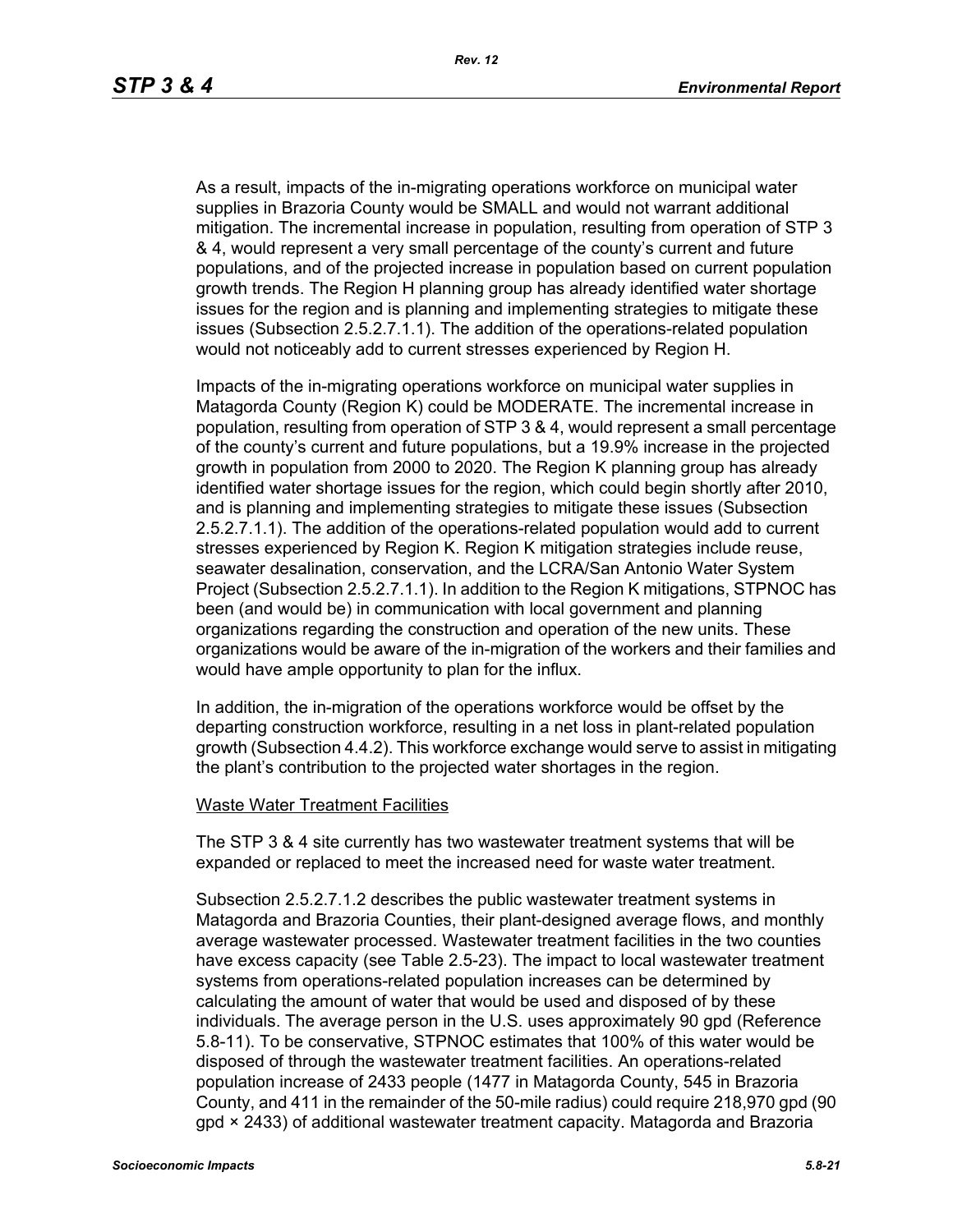Counties would need 181,980 gpd (90 gpd × 2,022) of this capacity. Currently, there is excess treatment capacity in both counties, which indicates that there is sufficient infrastructure to meet this need. However, regional water planning groups predict that there will be water supply (and, possibly, infrastructure) issues in both Regions K and H some time after 2010. As stated previously, water demand is nearly equal to supply in 2010 and, by 2060, demand significantly exceeds supply. Both regions are in the process of analyzing and implementing strategies to mitigate predicted water shortages. Therefore, impacts of the in-migrating operations workforce on wastewater treatment facilities in the region would be similar to those for public water supplies.

Impacts of the in-migrating operations workforce on wastewater treatment facilities in Brazoria County would be SMALL and would not warrant additional mitigation. The incremental increase in population resulting from operation of the new units would represent a very small percentage of the county's current and future populations, and the projected increase in population based on current population growth trends.

Impacts of the in-migrating operations workforce on wastewater treatment facilities in Matagorda County (Region K) could be MODERATE. The incremental increase in population, resulting from new unit operations, would represent a small percentage of the county's current and future populations, but a 19.9% increase in the projected growth in population from 2000 to 2020.

Police, Fire, and Medical Facilities

#### **Police Services**

In 2002, Matagorda and Brazoria Counties' residents-per-police personnel ratios were 394:1 and 419:1, respectively (see Table 2.5-30). Between Matagorda and Brazoria Counties, Matagorda County has the larger police force relative to the size of its population. Local planning officials state that police protection is adequately provided at this time (Subsection 2.5.2.7.2). STPNOC does now, and will continue to, employ its own security force at STP.

The operation of STP 3 & 4 would produce an influx of approximately 1477 new residents to Matagorda County and 545 new residents to Brazoria County. The rest of the operations workforce and families would live in other counties in the 50-mile region. These population increases would increase the persons-per-police personnel ratios (Table 5.8-3) by 3.7% and 0.3% in Matagorda and Brazoria Counties, respectively.

Based on the percentage increase in persons-per-police personnel ratios (Table 5.8-3), operations-related population increases would not adversely affect existing police services in Matagorda or Brazoria Counties.

STPNOC concludes that the potential impacts of new unit operations on police services in Matagorda and Brazoria Counties and in the 50-mile region would be SMALL and would not warrant mitigation.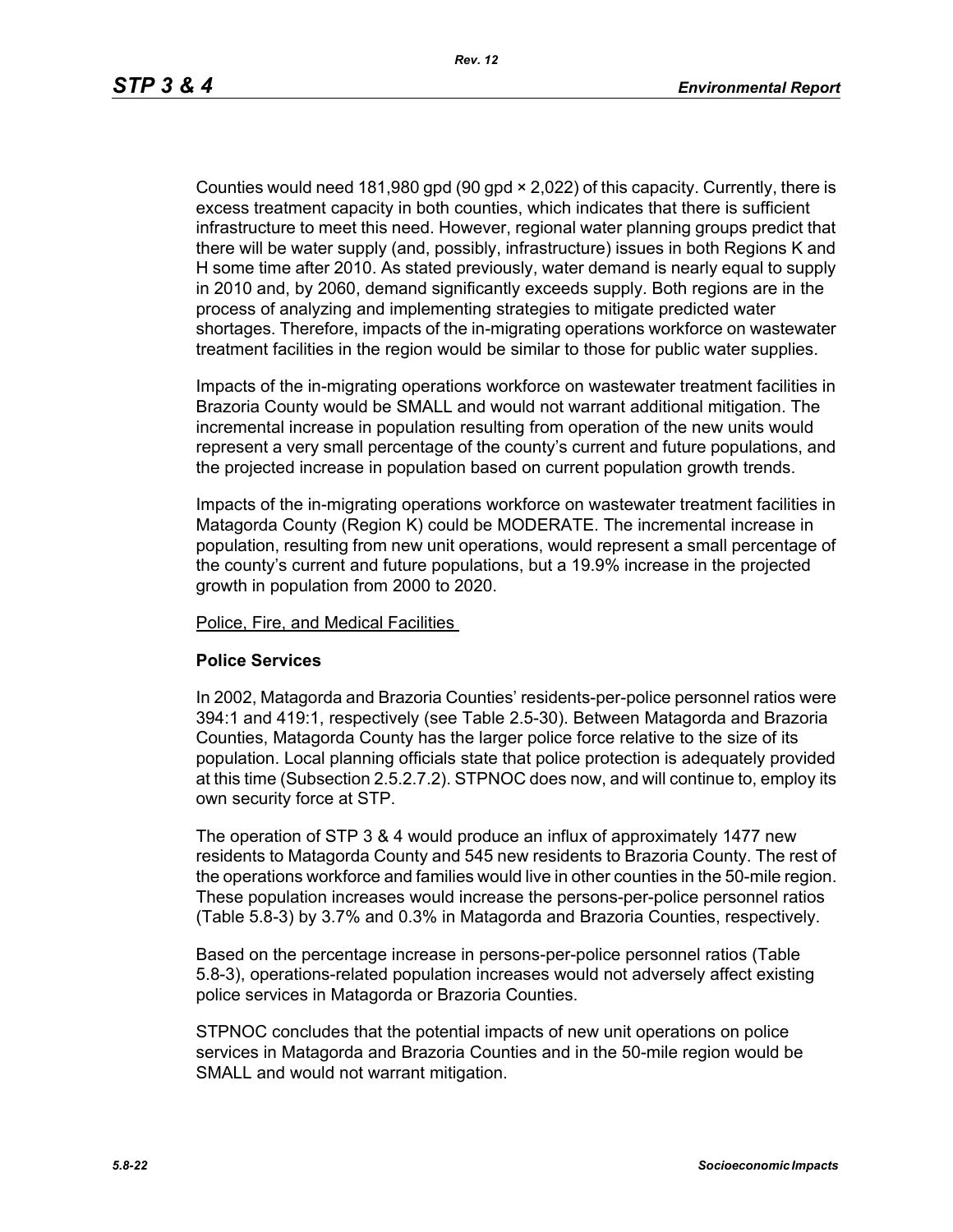### **Fire Protection Services**

In 2000, Matagorda and Brazoria Counties' persons-per-firefighter ratios were 217:1 and 477:1, respectively (Table 2.5-30). Brazoria County has the higher persons-perfirefighter ratio.

For STP 3 & 4 operations, Matagorda County would see an influx of approximately 1477 new residents and 545 new residents would move into Brazoria County. The rest of the workforce would live in other counties in the 50-mile region. These population increases would increase the persons-per-firefighter ratios (Table 5.8-4) by 3.7% and 0.2% in Matagorda and Brazoria Counties, respectively.

Based on the percentage increase in persons-per-firefighter ratios (Table 5.8-4), operations-related population increases would not adversely affect existing fire protection services in Matagorda or Brazoria Counties.

STPNOC concludes that the potential impacts of the new reactors' workforce on fire protection services in Matagorda and Brazoria Counties and the 50-mile region would be SMALL and mitigation would not be warranted.

#### **Medical Services**

Detailed information concerning the medical services in Matagorda and Brazoria Counties is provided in Subsection 2.5.2.7.3. Minor injuries to operations workers would be assessed and treated by onsite medical personnel. Other injuries would be treated at one of the hospitals in the two-county region, depending on severity of the injury. For the existing STP 1 & 2 workforce, agreements are in place with local medical providers to support emergencies. STPNOC would reach similar agreements to provide emergency medical services to the STP 3 & 4 operations workforce. Operations activities should not burden existing medical services.

The medical facilities in Matagorda and Brazoria Counties provide medical care to much of the population of the two counties. As indicated in Table 2.5-5, the 2000 population of Matagorda and Brazoria Counties, combined, was 279,724. According to Table 2.5-31, in 2006, there were 296 staffed hospital beds and an average daily census of 107 in Matagorda and Brazoria Counties' medical facilities. Adding 2022 residents to the combined population of the two counties would increase the combined population by 0.7%. A 0.7% increase in the average daily census of 107 would increase the average daily census by less than one person, well below the total number of staffed hospital beds in the two counties—296 beds. Additionally, the total number of annual admissions, and annual outpatient visits for the two-county region reported by the American Hospital Association and presented in Table 2,5-31 were 11,084 and 210,946, respectively. A 0.7% increase in these statistics would equate to 11,162 admissions and 212,423 outpatient visits. An increase of less than 1% (i.e., 0.7%) due to the project-related increase in population in the two counties during operations would be a small impact to capacity. Even when adding the state demographer-projected population growth for the two counties (Table 2.5-5), there would still be excess capacity. Therefore, the potential impacts of new unit operations on medical services would be SMALL and mitigation would not be warranted.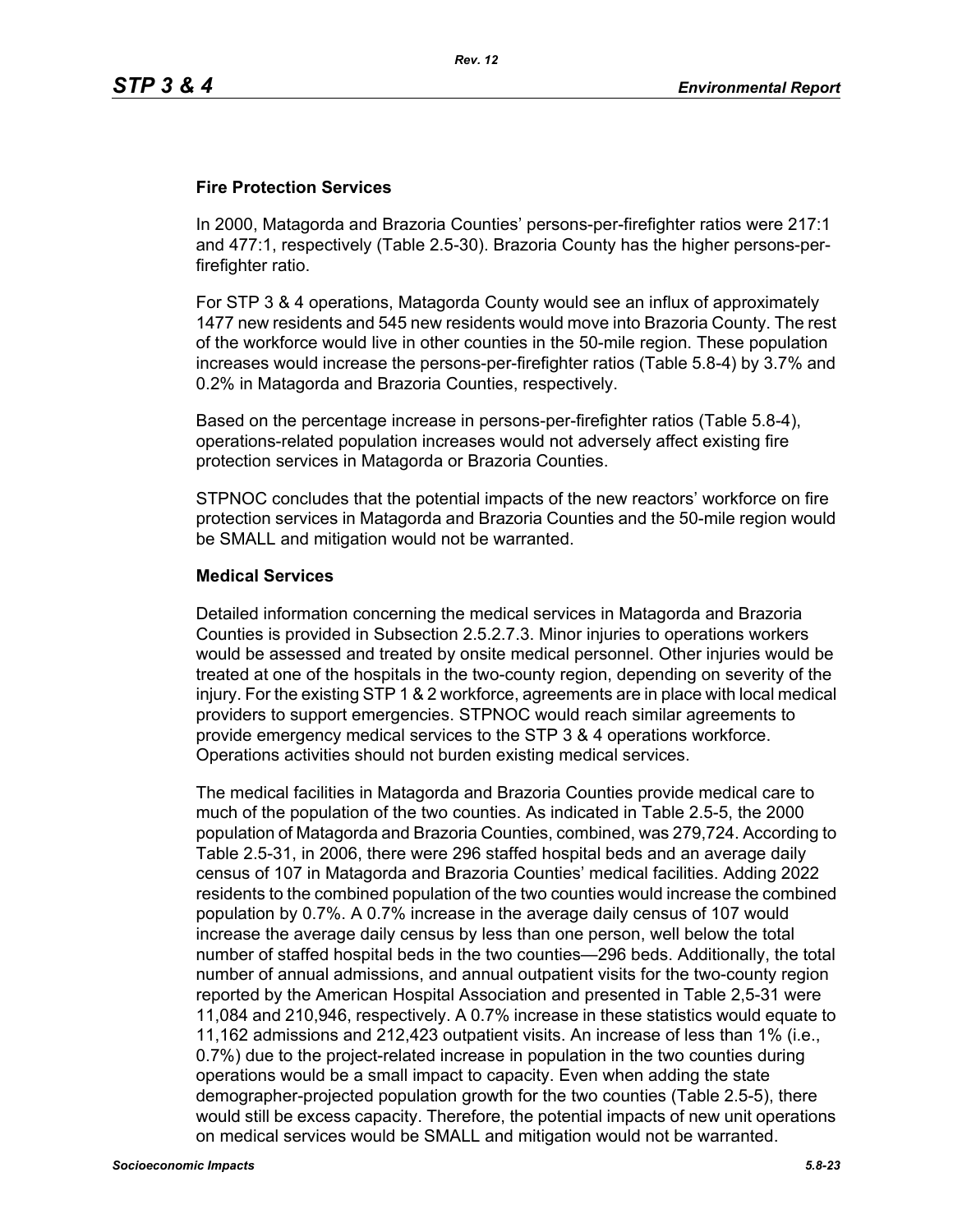### **Social Services**

This section focuses on the potential impacts of operations on the social and related services provided to disadvantaged segments of the population. This section is distinguished from environmental justice issues, which are discussed in Subsection 5.8.3.

The population influx likely would economically benefit the disadvantaged population served by the Texas Health and Human Services Commission and local governmental and nongovernmental organizations. The additional direct jobs would increase the number of indirect jobs that could be filled by currently unemployed workers, thus removing them from social services client lists. Many of these benefits would accrue to Matagorda County, where, because of the smaller economic base, the impact would be more noticeable. Increased property tax revenues resulting from homes and land purchased by the operations workforce could increase government-sponsored social service programs. Therefore, impacts would be positive and SMALL and not require mitigation.

## **5.8.2.2.8 Education**

STPNOC assumes that the new workforce would relocate to the 50-mile region with their families, increasing the population by approximately 4164 people. Approximately 60.7% would settle in Matagorda County, 22.4% in Brazoria County, and the remaining 16.9% will be distributed across the six other counties within the region (Table 4.4-1).

STPNOC conservatively estimates that in an operations workforce related population of 4,650, approximately 952 will be school-aged (Table 2.5-6). This would result in a 23% increase in school-aged population within the 50-mile region. Matagorda County would see the largest increase at 14% and the Brazoria County school population would increase by 5%. The remaining 4% would be distributed across the seven other counties within the 50-mile region. However, when spread over K-12 grades, it is unlikely this increase would be noticeable on class size, particularly since these children will attend schools that were losing the children of construction workers (Section 2.5).

Increased property tax revenues as a result of the increased population, and, in the case of Matagorda County, Palacios ISD, property taxes on the new reactors would fund additional teachers and additional facilities if necessary (Subsection 2.5.2.3). The remaining revenue tax monies not used by the school district would be collected by the state of Texas and combined with tax revenues from all other Texas counties. These monies would be redistributed to "property-poor" school districts throughout the state of Texas, determined annually by the Texas Legislature Texas Education Code Chapter 42 (Subsection 2.5.2.3).

The impact to the counties within the 50-mile region would be SMALL. The Matagorda County student population could increase by 14%, which would be a MODERATE impact on its education system and would require mitigation. Matagorda County is not planning to construct additional schools (Subsection 2.5.2.8). The quickest mitigation will be to hire additional teachers and move modular classrooms to existing schools.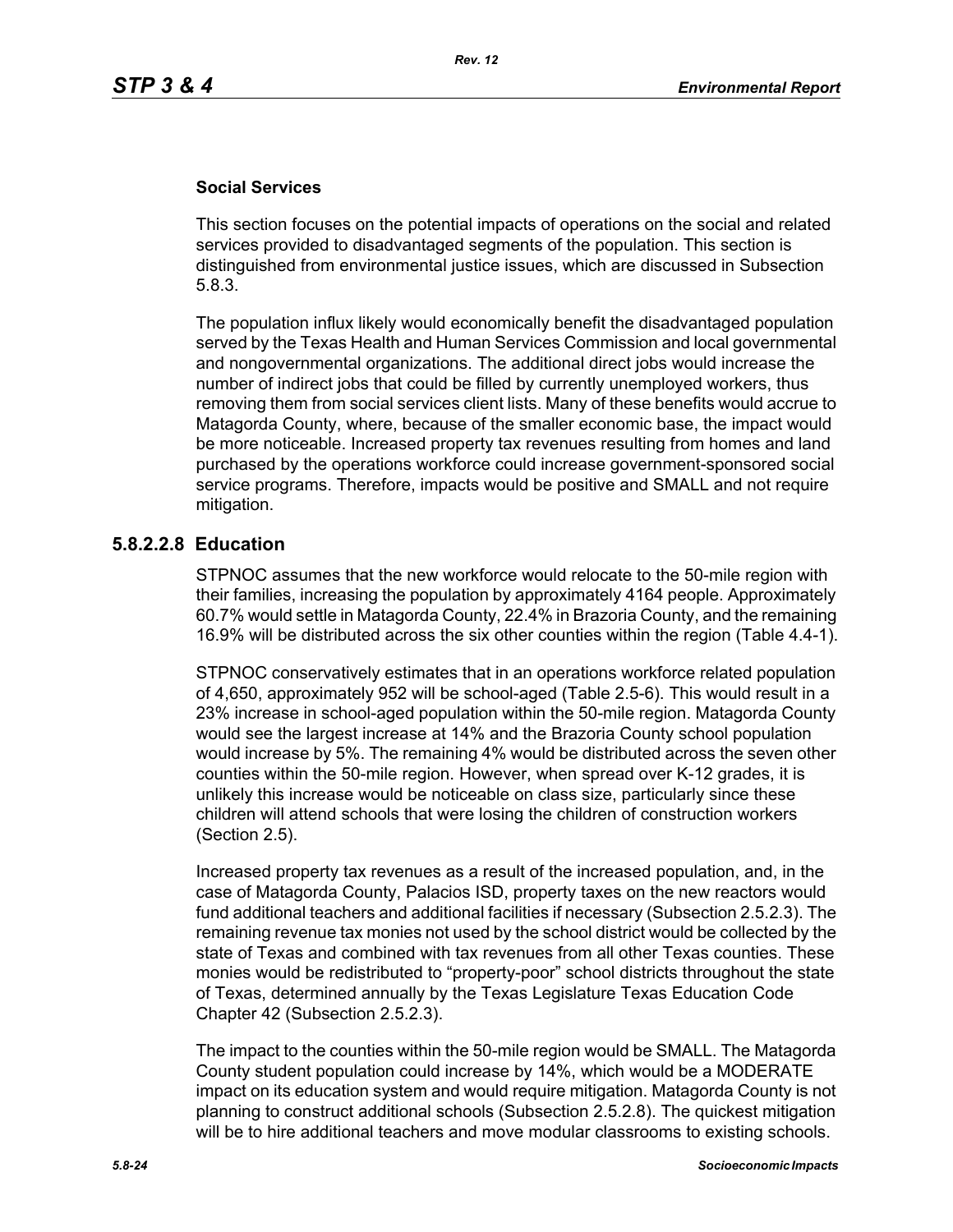Increased property tax revenues as a result of the increased population, and, in the case of Matagorda County, property taxes on the new reactors, would fund additional teachers and facilities for Palacios ISD. Bay City ISD, if determined by the Texas Legislature to be a "property-poor" school district, would be eligible for monies allocated by the state of Texas for any additional teachers or facilities (Subsection 2.5.2.3).

### **5.8.3 Environmental Justice**

Environmental justice refers to a federal policy under which each federal agency identifies and addresses, as appropriate, disproportionately high and adverse human health or environmental effects of its programs, policies, and activities on minority or low-income populations (Executive Order 12898, Reference 5.8-12). The NRC has a policy on the treatment of environmental justice matters in licensing actions (69 FR 52040), which states, "NRC believes that an analysis of disproportionately high and adverse impacts needs to be done as part of the agency's NEPA obligations to accurately identify and disclose all significant environmental impacts associated with a proposed action. Consequently, while the NRC is committed to the general goals of Executive Order 12898, it will strive to meet those goals through its normal and traditional NEPA review process."

STPNOC located minority and low-income populations within the 50-mile radius of the STP site (Figures 2.5-10 through 2.5-15). Nineteen census block groups, out of a total of 230, within the 50-mile radius have significant Black or African American populations. One block group has a significant Asian minority population and six block groups have a significant "some other race" population. Thirty census block groups within the 50-mile radius have significant Hispanic ethnicity populations. The closest of these groups is approximately 10 miles distant.

STPNOC evaluated whether the health or welfare of minority and low-income populations could be disproportionately adversely affected by potential operations impacts. STPNOC identified the most likely pathways by which adverse environmental impacts associated with the operation of new units at the STP site could affect human populations. As described earlier in Chapter 5, STPNOC analyzed potential operations impacts on land use, water, air, socioeconomics, ecological resources, health and safety, waste management, and cultural resources. STPNOC has identified SMALL impacts in all resources areas in the 50-mile radius, with the exception of socioeconomic impacts in Matagorda County. In Matagorda County, SMALL impacts were found in all socioeconomic resource areas except:

- Economy beneficial and MODERATE
- **Property tax revenue beneficial and MODERATE to LARGE**
- **Transportation MODERATE at shift change during outages**
- Housing MODERATE to LARGE
- Education MODERATE to LARGE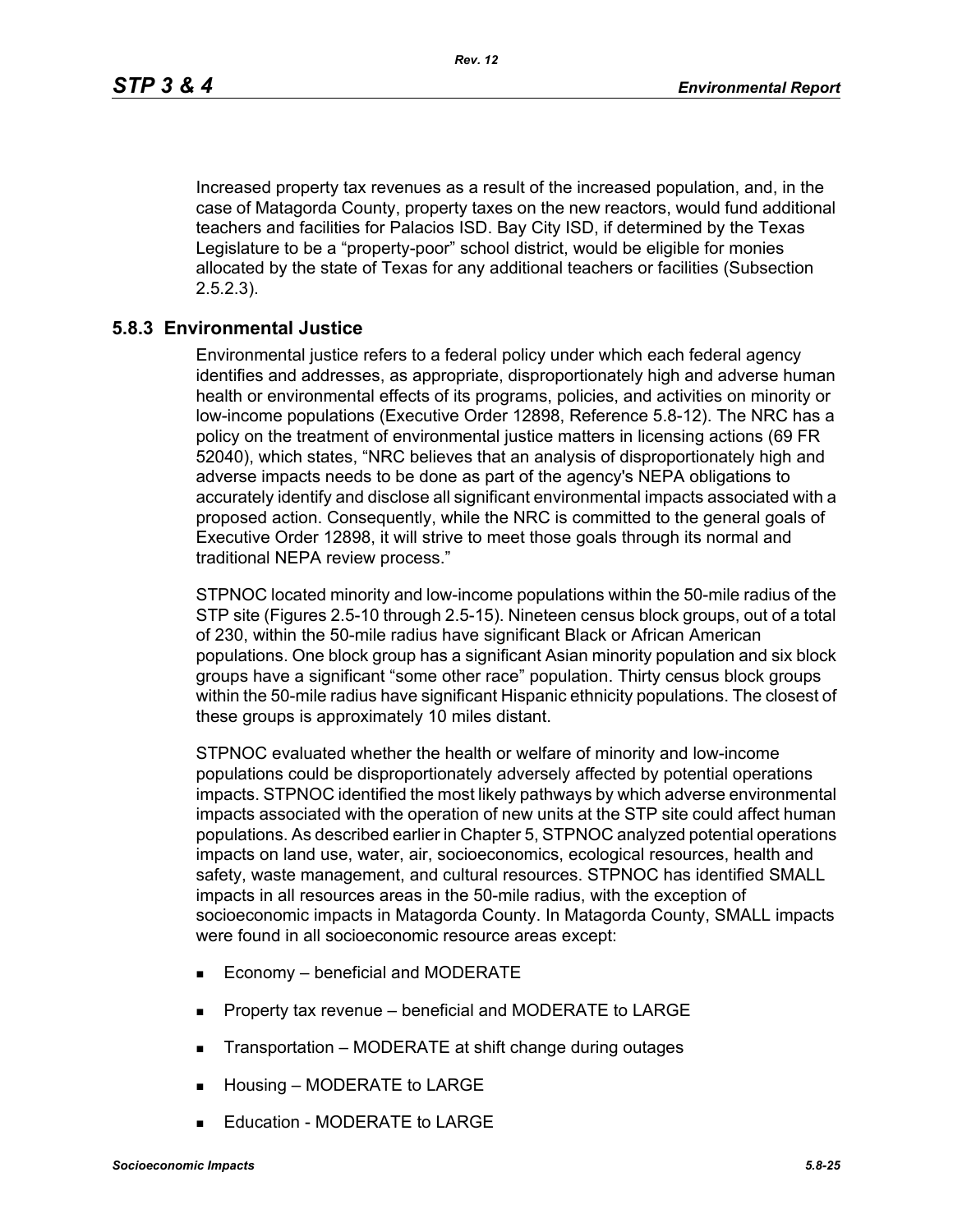Increased property tax revenues and their boost to the local economy are considered to be beneficial. Moderate increases in traffic would mostly affect people living along or traveling on FM 521 Road during morning and afternoon shift change. MODERATE impacts to housing are expected to be mitigated by new housing construction and should not affect homeowners or renters already residing in Matagorda County.

STPNOC also investigated the possibility of subsistence-living populations in the vicinity of the STP site by contacting local government officials, the staff of social welfare agencies, and businesses concerning unusual resource dependencies or practices that could result in potentially disproportionate impacts to minority and lowincome populations. STPNOC asked about minority, low-income, and migrant populations or locations of particular concern, and whether subsistence living conditions were evident. No one that was contacted reported such dependencies or practices, as subsistence agriculture, hunting, or fishing, through which the populations could be disproportionately adversely affected by the project.

In summary, no operations-related adverse health or environmental effects that would disproportionately affect minority or low-income populations were identified. Therefore, STPNOC concludes that impacts of operations of new nuclear units at the STP site on minority and low-income populations would be SMALL and mitigation would not be warranted.

#### **5.8.4 References**

- 5.8-1 "2005 Annual Environmental Operating Report," South Texas Project Electric Generating Station, April 2005.
- 5.8-2 "Information on Levels of Environmental Noise Requisite to Protect Public Health and Welfare with an Adequate Margin of Safety," EPA (U.S. Environmental Protection Agency) March 1974, Pages B-1 and B-2. Available at http://www.nonoise.org/library/levels74/levels74.htm, accessed September 15, 2006.
- 5.8-3 "Construction Noise Hazard Alert," Center to Protect Worker's Rights, available at http://www.cpwr.com/hazpdfs/kfnoise.PDF, accessed April 17, 2007.
- 5.8-4 Code of Federal Regulations, Title 40, part 81, section 38, Designation of Areas for Air Quality Planning Purposes; Texas; Revised Geographical Designation of Certain Air Quality Control Regions.
- 5.8-5 Code of Federal Regulations, Title 40, part 50, National Primary and Secondary Ambient Air Quality Standards.
- 5.8-6 "State and County Quickfacts. Matagorda County, Texas and Brazoria County, Texas," USCB (U.S. Census Bureau) 2000. Available at http://factfinder.census. gov/, accessed May 16, 2007.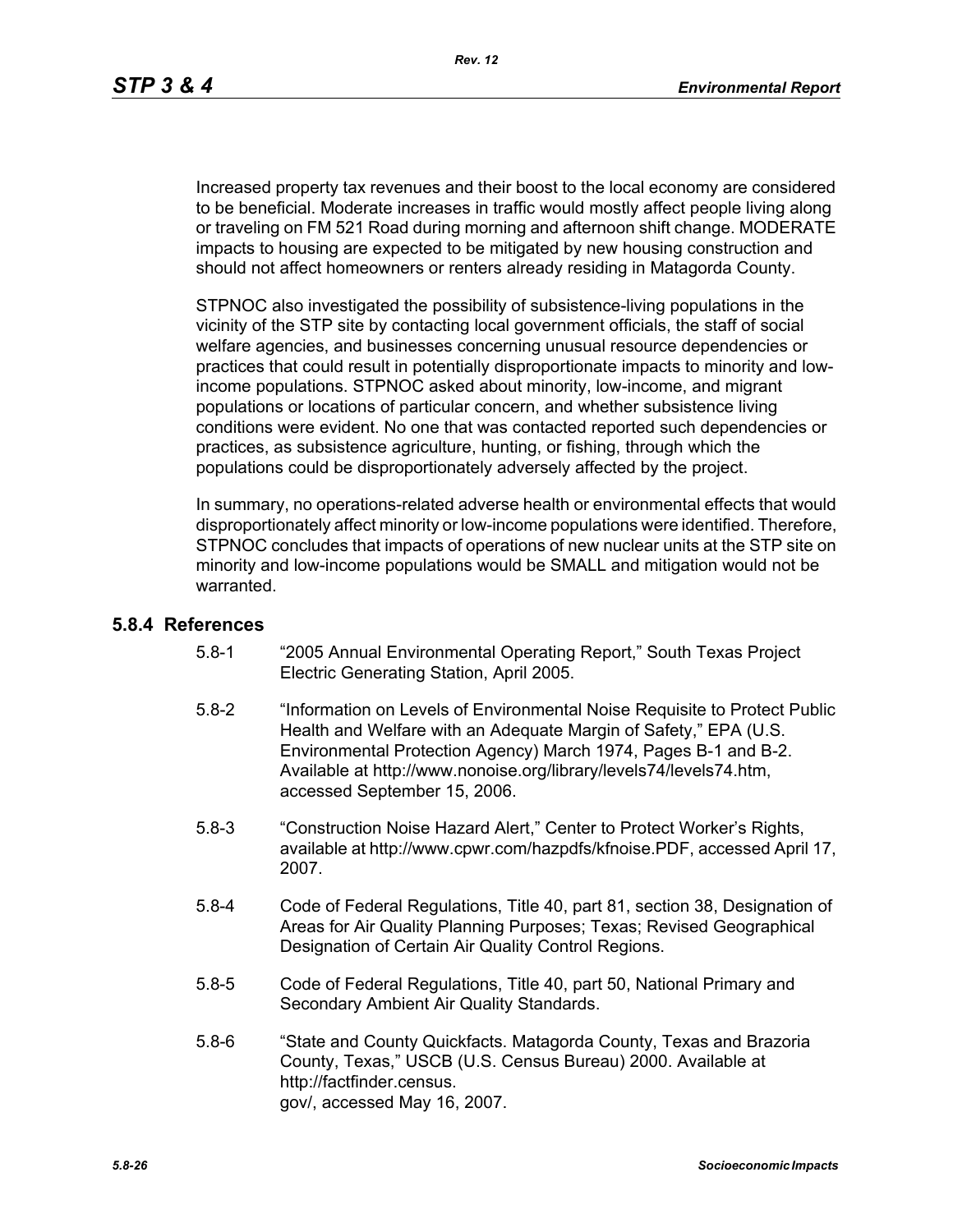- 5.8-7 "RIMS II Multipliers for Matagorda and Brazoria Counties, Texas," BEA (U.S. Bureau of Economic Analysis), U. S. Department of Commerce. Economic and Statistics Administration. Bureau of Economic Analysis, Washington, D.C., February 2, 2007.
- 5.8-8 "80th Texas Legislature: Biennial Revenue Estimate, 2008-2009." Texas Comptroller of Public Accounts, January 2007. Available at http://www. window.state.tx.us/taxbud/bre2008/BRE\_2008-09.pdf, accessed July 18, 2007.
- 5.8-9 Palacios Independent School District, 2007. Information from Herbert Ressler, Business Manager, Palacios ISD regarding tax abatement legislation. May 2007.
- 5.8-10 Texas Legislature Online, 2007. Status of House Bill (HB) 2994. Available at http://www.legis.state.tx.us/billlookup/History.aspx?LegSess=80R&Bill=H B2994, accessed June 22, 2007.
- 5.8-11 "Water on Tap: What You Need to Know," EPA (U.S. Environmental Protection Agency) EPA 815- K-03-007, Office of Water, Washington, DC, 2003.
- 5.8-12 Office of the President, Federal Actions To Address Environmental Justice in Minority Populations and Low-Income Populations, Executive Order 12898, February 11, 1994.
- 5.8-13 "Local Area Unemployment Statistics," BLS, 2007. Available at http://www. stats.bls.gov, accessed on February 5, 2007.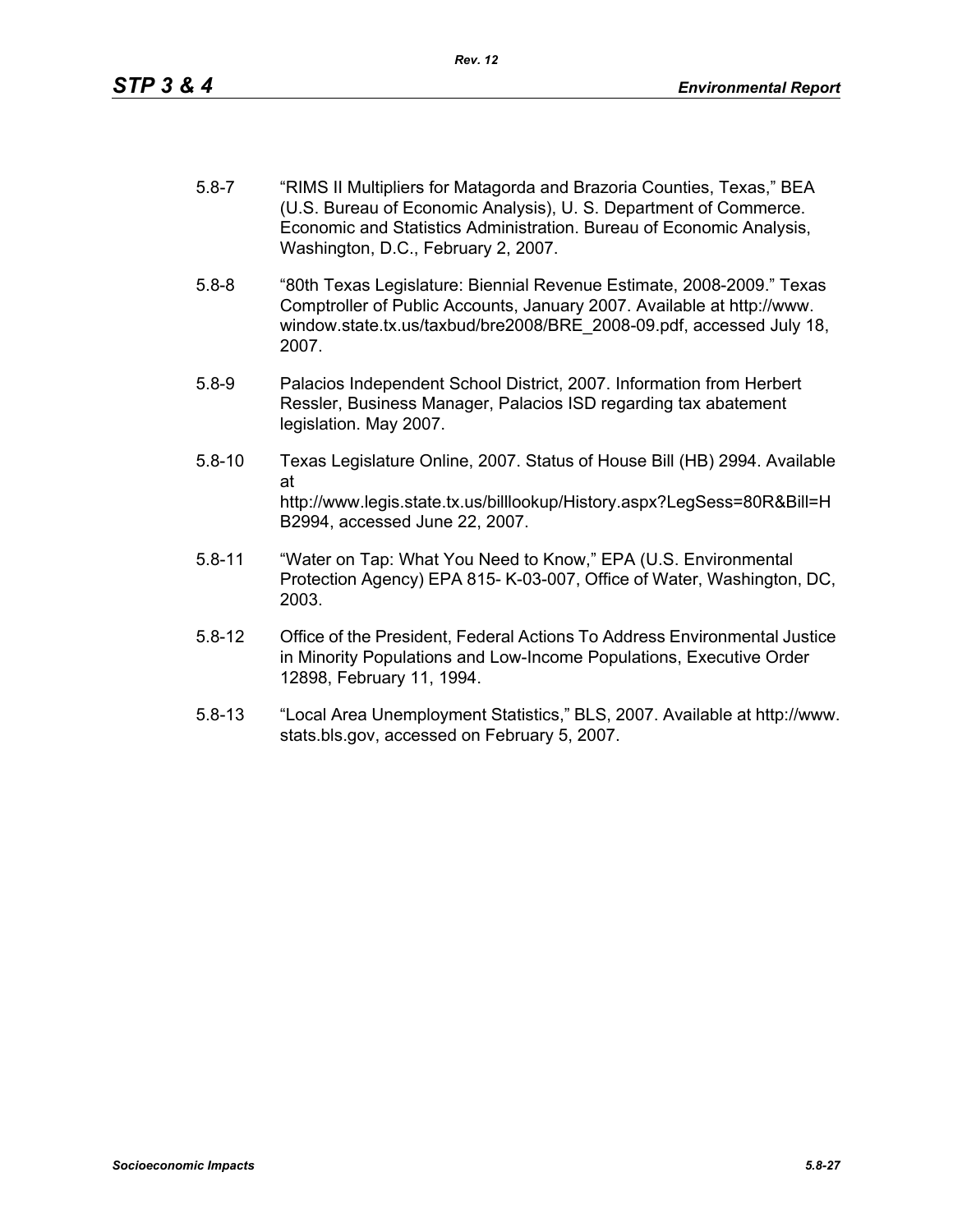| Demographic                                                                                                          | <b>ABWR</b><br>2 Units |
|----------------------------------------------------------------------------------------------------------------------|------------------------|
| <b>Operations Workforce Peak</b>                                                                                     | 888                    |
| Number of workers who migrate into the 50-mile radius                                                                | 888                    |
| Indirect jobs $(888 \times 1.47)$                                                                                    | 1,305                  |
| Total number of jobs (direct plus indirect)                                                                          | 2,193                  |
| 2005 unemployed in the two counties 1                                                                                | 8,870                  |
| 2005 unemployment rate in the two counties                                                                           | 5.9%                   |
| Total number of indirect jobs as a percent of unemployed population in two-<br>county area<br>$L$ Deference $E$ 0.42 | 14.7%                  |

# **Table 5.8-1 Direct and Indirect Employment**

Reference 5.8-13.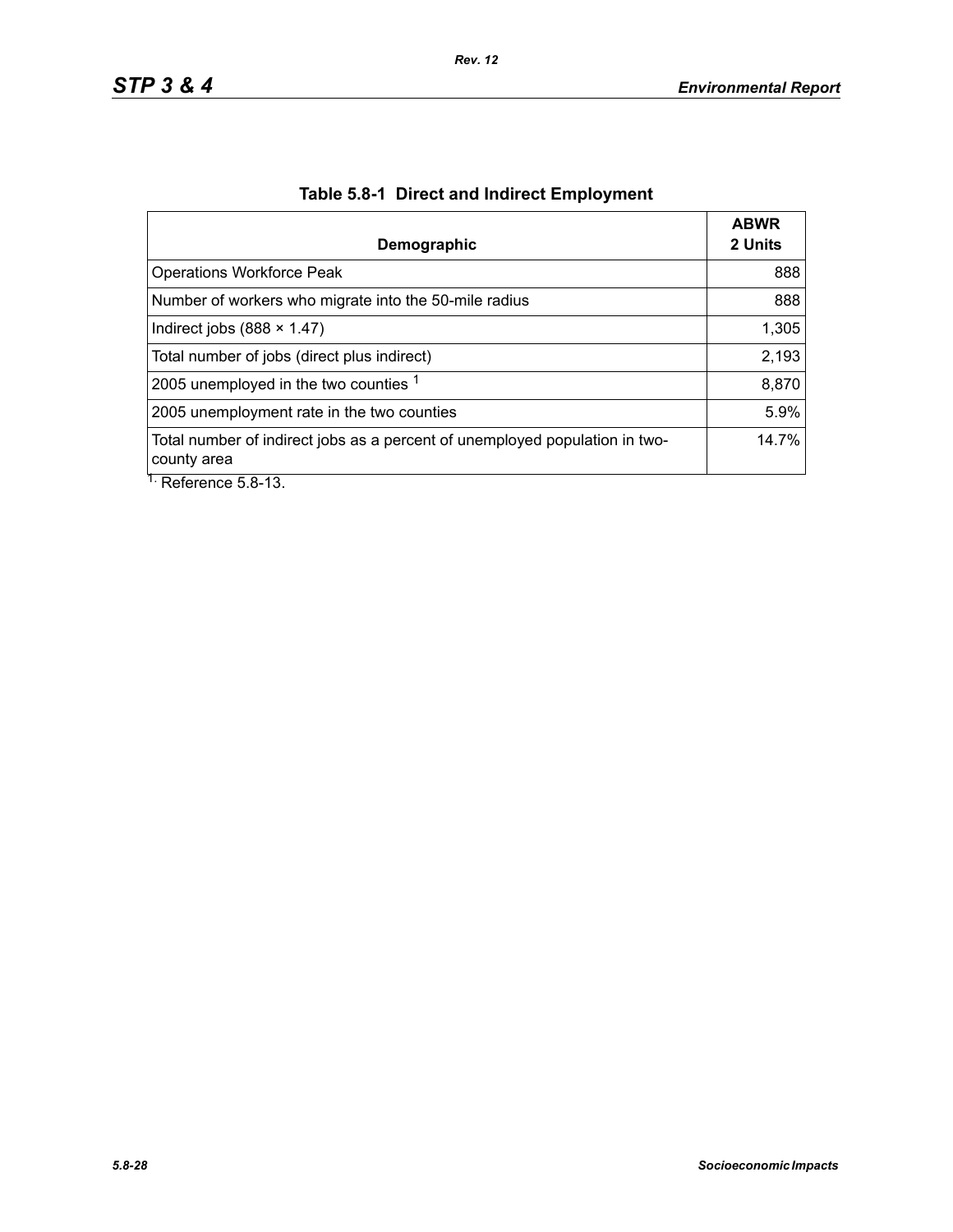# **Table 5.8-2 Estimated Sales Tax Impacts of Expenditures For Goods & Services During Operation of STP Units 3 & 4**

| <b>Summary of Estimated Operations Expenditures:</b>                           |                       |                  |                       | <b>Estimated Amount</b> |                                                                      |                  |                                              |                  |  |
|--------------------------------------------------------------------------------|-----------------------|------------------|-----------------------|-------------------------|----------------------------------------------------------------------|------------------|----------------------------------------------|------------------|--|
| <b>Total Annual Expenditures</b>                                               |                       |                  |                       | \$60,000,000            |                                                                      |                  |                                              |                  |  |
| <b>Estimated Proportion Spent Locally</b>                                      |                       |                  |                       | 20%                     |                                                                      |                  |                                              |                  |  |
| <b>Estimated Annual Local Expenditures</b>                                     |                       |                  |                       | \$12,000,000            |                                                                      |                  |                                              |                  |  |
| Estimated Annual Impacts to Texas Sales Tax Revenues <sup>1</sup>              |                       |                  |                       |                         |                                                                      |                  |                                              |                  |  |
| State sales tax revenues, 2006 <sup>2</sup>                                    |                       |                  |                       |                         | \$18,275,209,754                                                     |                  |                                              |                  |  |
| State sales tax rate <sup>3</sup>                                              |                       |                  |                       |                         |                                                                      | 6.25%            |                                              |                  |  |
| Ownership                                                                      |                       |                  |                       |                         |                                                                      |                  |                                              |                  |  |
| Scenario:                                                                      | 44% Private Ownership |                  | 60% Private Ownership |                         | 80% Private Ownership                                                |                  | 100% Private Ownership                       |                  |  |
| Assumes 100% of                                                                |                       | % of 2006        |                       | % of 2006               |                                                                      | % of 2006        |                                              | % of 2006        |  |
| Expenditures                                                                   | <b>State Sales</b>    | <b>Sales Tax</b> | <b>State Sales</b>    | <b>Sales Tax</b>        | <b>State Sales</b>                                                   | <b>Sales Tax</b> | <b>State Sales</b>                           | <b>Sales Tax</b> |  |
| Subject To State Tax                                                           | Tax                   | <b>Revenues</b>  | Tax                   | <b>Revenues</b>         | Tax                                                                  | <b>Revenues</b>  | Tax                                          | <b>Revenues</b>  |  |
| State Sales Tax                                                                | \$1,650,000           | 0.009%           | \$2,250,000           | 0.012%                  | \$3,000,000                                                          | 0.016%           | \$3,750,000                                  | 0.021%           |  |
|                                                                                |                       |                  |                       |                         | Estimated Annual Impacts to Bay City Sales Tax Revenues <sup>1</sup> |                  |                                              |                  |  |
| Bay City sales tax revenues, 2005 <sup>4</sup>                                 |                       |                  |                       |                         |                                                                      | \$3,681,595      |                                              |                  |  |
| Bay City sales tax rate <sup>5</sup>                                           |                       |                  |                       |                         |                                                                      | 2.0%             |                                              |                  |  |
| Ownership                                                                      |                       |                  |                       |                         |                                                                      |                  |                                              |                  |  |
| Scenario:                                                                      | 44% Private Ownership |                  | 60% Private Ownership |                         |                                                                      |                  | 80% Private Ownership 100% Private Ownership |                  |  |
| % of Expenditures                                                              |                       | % of 2005        |                       | % of 2005               |                                                                      | % of 2005        |                                              | % of 2005        |  |
| <b>Subject to Bay City</b>                                                     | <b>Bay City</b>       | <b>Sales Tax</b> | <b>Bay City</b>       | <b>Sales Tax</b>        | <b>Bay City</b>                                                      | <b>Sales Tax</b> | <b>Bay City</b>                              | <b>Sales Tax</b> |  |
| <b>Sales Tax</b>                                                               | <b>Sales Tax</b>      | <b>Revenues</b>  | <b>Sales Tax</b>      | <b>Revenues</b>         | <b>Sales Tax</b>                                                     | <b>Revenues</b>  | <b>Sales Tax</b>                             | <b>Revenues</b>  |  |
| 100.00%                                                                        | \$105,600             | 2.9%             | \$144,000             | 3.9%                    | \$192,000                                                            | 5.2%             | \$240,000                                    | 6.5%             |  |
| 90.00%                                                                         | \$95,040              | 2.6%             | \$129,600             | 3.5%                    | \$172,800                                                            | 4.7%             | \$216,000                                    | 5.9%             |  |
| 80.00%                                                                         | \$84,480              | 2.3%             | \$115,200             | 3.1%                    | \$153,600                                                            | 4.2%             | \$192,000                                    | 5.2%             |  |
| 70.00%                                                                         | \$73,920              | 2.0%             | \$100,800             | 2.7%                    | \$134,400                                                            | 3.7%             | \$168,000                                    | 4.6%             |  |
| 60.00%                                                                         | \$63,360              | 1.7%             | \$86,400              | 2.3%                    | \$115,200                                                            | 3.1%             | \$144,000                                    | 3.9%             |  |
| 50.00%                                                                         | \$52,800              | 1.4%             | \$72,000              | 2.0%                    | \$96,000                                                             | 2.6%             | \$120,000                                    | 3.3%             |  |
| 40.00%                                                                         | \$42,240              | 1.1%             | \$57,600              | 1.6%                    | \$76,800                                                             | 2.1%             | \$96,000                                     | 2.6%             |  |
| 30.00%                                                                         | \$31,680              | 0.9%             | \$43,200              | 1.2%                    | \$57,600                                                             | 1.6%             | \$72,000                                     | 2.0%             |  |
| 20.00%                                                                         | \$21,120              | 0.6%             | \$28,800              | 0.8%                    | \$38,400                                                             | 1.0%             | \$48,000                                     | 1.3%             |  |
| 10.00%                                                                         | \$10,560              | 0.3%             | \$14,400              | 0.4%                    | \$19,200                                                             | 0.5%             | \$24,000                                     | 0.7%             |  |
|                                                                                |                       |                  |                       |                         | Estimated Annual Impacts to Palacios Sales Tax Revenues <sup>1</sup> |                  |                                              |                  |  |
| Palacios sales tax revenues, 2005 <sup>6</sup>                                 |                       |                  |                       |                         | \$219,500                                                            |                  |                                              |                  |  |
| Palacios sales tax rate <sup>5</sup>                                           |                       |                  |                       |                         |                                                                      | 2.0%             |                                              |                  |  |
| Ownership                                                                      |                       |                  |                       |                         |                                                                      |                  |                                              |                  |  |
| Scenario:                                                                      | 44% Private Ownership |                  | 60% Private Ownership |                         | 80% Private Ownership                                                |                  | 100% Private Ownership                       |                  |  |
| % of Expenditures                                                              |                       | % of 2005        |                       | % of 2005               |                                                                      | % of 2005        |                                              | % of 2005        |  |
| <b>Subject to Palacios</b>                                                     | <b>Palacios</b>       | <b>Sales Tax</b> | <b>Palacios</b>       | <b>Sales Tax</b>        | <b>Palacios</b>                                                      | <b>Sales Tax</b> | <b>Palacios</b>                              | <b>Sales Tax</b> |  |
| <b>Sales Tax</b>                                                               | <b>Sales Tax</b>      | <b>Revenues</b>  | <b>Sales Tax</b>      | <b>Revenues</b>         | <b>Sales Tax</b>                                                     | <b>Revenues</b>  | <b>Sales Tax</b>                             | <b>Revenues</b>  |  |
| 100.00%                                                                        | \$105,600             | 48.1%            | \$144,000             | 65.6%                   | \$192,000                                                            | 87.5%            | \$240,000                                    | 109.3%           |  |
| 90.00%                                                                         | \$95,040              | 43.3%            | \$129,600             | 59.0%                   | \$172,800                                                            | 78.7%            | \$216,000                                    | 98.4%            |  |
| 80.00%                                                                         | \$84,480              | 38.5%            | \$115,200             | 52.5%                   | \$153,600                                                            | 70.0%            | \$192,000                                    | 87.5%            |  |
| 70.00%                                                                         | \$73,920              | 33.7%            | \$100,800             | 45.9%                   | \$134,400                                                            | 61.2%            | \$168,000                                    | 76.5%            |  |
| 60.00%                                                                         | \$63,360              | 28.9%            | \$86,400              | 39.4%                   | \$115,200                                                            | 52.5%            | \$144,000                                    | 65.6%            |  |
| 50.00%                                                                         | \$52,800              | 24.1%            | \$72,000              | 32.8%                   | \$96,000                                                             | 43.7%            | \$120,000                                    | 54.7%            |  |
| 40.00%                                                                         | \$42,240              | 19.2%            | \$57,600              | 26.2%                   | \$76,800                                                             | 35.0%            | \$96,000                                     | 43.7%            |  |
| 30.00%                                                                         | \$31,680              | 14.4%            | \$43,200              | 19.7%                   | \$57,600                                                             | 26.2%            | \$72,000                                     | 32.8%            |  |
| 20.00%                                                                         | \$21,120              | 9.6%             | \$28,800              | 13.1%                   | \$38,400                                                             | 17.5%            | \$48,000                                     | 21.9%            |  |
| 10.00%<br>$1.$ Note: Assumes that these expenditures are subject to sales tax. | \$10,560              | 4.8%             | \$14,400              | 6.6%                    | \$19,200                                                             | 8.7%             | \$24,000                                     | 10.9%            |  |

Note: Assumes that these expenditures are subject to sales tax.

<span id="page-28-0"></span>2. Reference 2.5-25

3. Reference 2.5-27

4. Reference 2.5-46

<span id="page-28-1"></span>5. Reference 2.5-30

<sup>6.</sup> Reference 2.5-109 [City of Palacios 2007-2008 Annual Budget, Approved 09/18/2007]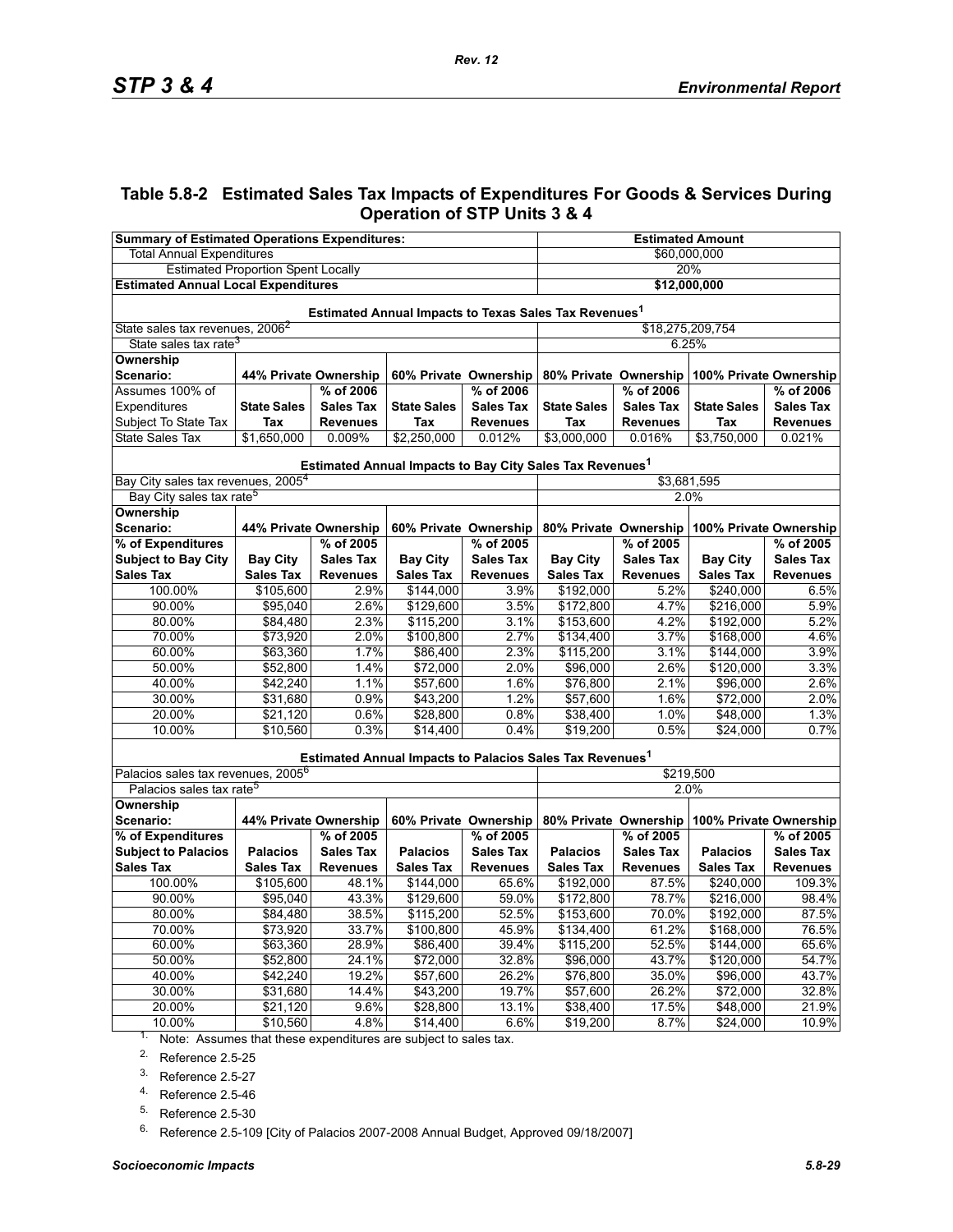### **Table 5.8-3 Police Protection in the Two Counties of Interest, Adjusted for the Operations Workforce and Associated Population Increase**

| County          | Total<br><b>Population</b><br>in 2000 | <b>Additional</b><br><b>Population</b><br>Due to New<br><b>Plant</b><br><b>Operations</b> | <b>Total</b><br><b>Population</b> | <b>Police</b><br><b>Protection</b><br>in 2002 | <b>Operations</b><br><b>Workforce-</b><br><b>Adjusted</b><br>Persons-<br>per-Police<br><b>Personnel</b><br>Ratio | <b>Percent</b><br>Increase from<br>2000 Persons-<br>per-Police<br><b>Personnel</b><br><b>Ratio</b> |
|-----------------|---------------------------------------|-------------------------------------------------------------------------------------------|-----------------------------------|-----------------------------------------------|------------------------------------------------------------------------------------------------------------------|----------------------------------------------------------------------------------------------------|
| Matagorda       | 37,957                                | 1,477                                                                                     | 39,434                            | 100                                           | 394:1                                                                                                            | 3.7                                                                                                |
| <b>Brazoria</b> | 241,767                               | 545                                                                                       | 242,312                           | 578                                           | 419:1                                                                                                            | 0.3                                                                                                |

Source: Table 2.5-30 Police and Fire Protection

# **Table 5.8-4 Fire Protection in the Two Counties of Interest, Adjusted for the Operations Workforce and Associated Population Increase**

| County          | Total<br>Population<br>In 2000 | <b>Additional</b><br><b>Population Due</b><br>to New Plant<br><b>Operations</b> | Total<br>Population | <b>Firefighters</b><br>(Full time<br>and<br><b>Volunteer)</b><br>in 2007 | <b>Operations</b><br><b>Workforce-</b><br><b>Adjusted</b><br>Persons-<br>per-<br>Firefighter<br>Ratio | <b>Percent</b><br><b>Increase from</b><br><b>Current</b><br>Persons-per-<br>Firefighter<br><b>Ratio</b> |
|-----------------|--------------------------------|---------------------------------------------------------------------------------|---------------------|--------------------------------------------------------------------------|-------------------------------------------------------------------------------------------------------|---------------------------------------------------------------------------------------------------------|
| Matagorda       | 37,957                         | 1,477                                                                           | 39,434              | 175                                                                      | 225:1                                                                                                 | 3.7                                                                                                     |
| <b>Brazoria</b> | 241,767                        | 545                                                                             | 242,312             | 507                                                                      | 478:1                                                                                                 | 0.2                                                                                                     |

Source: Table 2.5-30 Police and Fire Protection